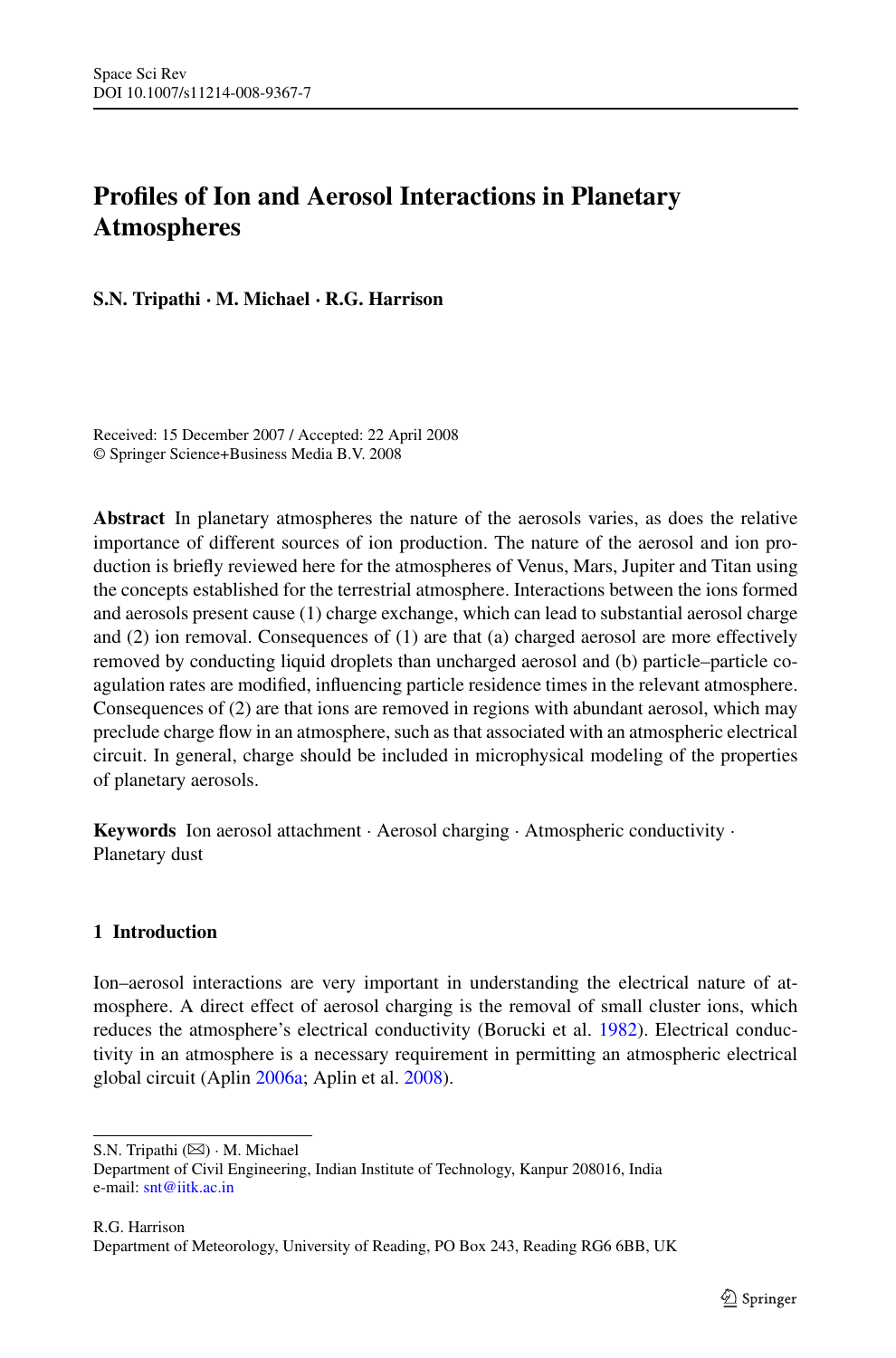Molecular cluster ions, consisting of a few tens of molecules, determine electrical conductivity in the terrestrial lower atmosphere, where weather processes are important. Cluster ions have sufficiently large mobilities to be moved appreciably under the influence of an electric field. The vertical ion concentration profile in the lower atmosphere is determined by various ionizing mechanisms for the production of ions and electrons and the loss processes of these species (Bazilevskaya et al. [2008\)](#page-16-0). Cosmic ray induced ionization, in the lower atmospheres of planets and satellites, lead to the formation of primary negative and positive ions, which readily form ion clusters (Harrison and Tammet [2008\)](#page-17-0). Besides cosmic rays, solar UV photons of very low energies are not absorbed in the ionosphere, and reach the lower atmosphere and surface, causing photoemission of electrons when the energies of the incident photons exceed the threshold energy for photoemission of electrons from particles (Grard [1995](#page-17-0); Borucki et al. [2006;](#page-16-0) Michael et al. [2008\)](#page-17-0).

The cluster ion concentration in a planetary atmosphere is very sensitive to the presence of aerosols, tiny particles suspended in the air originating from various sources. In all atmospheres, aerosols reduce the ion concentrations through the transition of the highly mobile ions into large and massive charged aerosols, by ion–aerosol attachment. As well as ion– aerosol attachment, clusters can be lost by ion–ion or ion–electron recombination. Whereas computation of ion–ion recombination coefficient is relatively straightforward, this is not the case for ion–aerosol attachment coefficient (Hoppel and Frick [1986](#page-17-0)). Various theories exist for calculating the ion–aerosol attachment coefficient, which depend on the comparative size of the aerosols with the cluster ionic mean free path of the atmosphere. The atmosphere of Venus is very dense and the ionic mean free path is smaller than the aerosol size; this permits ion diffusion to the particle surface. On the other hand, for a tenuous atmosphere like that of Mars, with the ionic mean free path larger than the aerosol size, a kinetic theory approach is required.

In addition to affecting the conductivity of the atmosphere, aerosol charging reduces aerosol coagulation rate (Harrison and Carslaw [2003\)](#page-17-0), thereby increasing the residence time in the atmospheric column. One consequence is a concentration increase, modifying the optical depth, therefore electrical charging of aerosols is a factor in governing the atmospheric aerosol profiles. Another consequence is an enhancement of aerosol-cloud interactions as the collision efficiency between a particle and a water droplet increases if the particle carries a large charge (Tripathi et al. [2006](#page-18-0)). In particular, should the drop be supercooled, its freezing probability may be enhanced by the electrically-assisted collection of aerosol facilitating the likelihood of ice nucleation by the contact mode (Tripathi and Harrison [2001,](#page-18-0) [2002\)](#page-18-0).

In the present review, aerosol charging by ion and electron attachment and the consequences are studied for various atmospheres (see Fig. [1](#page-2-0)). The review is organized as follows: Ion production in the lower atmospheres of Venus, Mars, Jupiter and Titan is discussed in Sect. 2, Aerosol characteristics (Sect. [3\)](#page-4-0), calculation of ion–aerosol attachment coefficient (Sect. [4](#page-6-0)), aerosol charging (Sect. [5](#page-10-0)), and consequences of aerosol charging in atmospheres (Sect. [6\)](#page-12-0). Possible future work is discussed in Sect. [7](#page-15-0).

#### **2 Ion Production**

Galactic cosmic rays (GCR) have energies spanning a wide range, and contribute to ionization in a planetary atmosphere. GCR have been shown to be the most significant source of ionization (Dubach et al. [1974](#page-16-0); Capone et al. [1976,](#page-16-0) [1977,](#page-16-0) [1979,](#page-16-0) [1980](#page-16-0)), especially in relatively dense regions of a planetary atmosphere with little ionizing solar ultraviolet radiation. GCR originate in interstellar medium, which encounter the solar wind and solar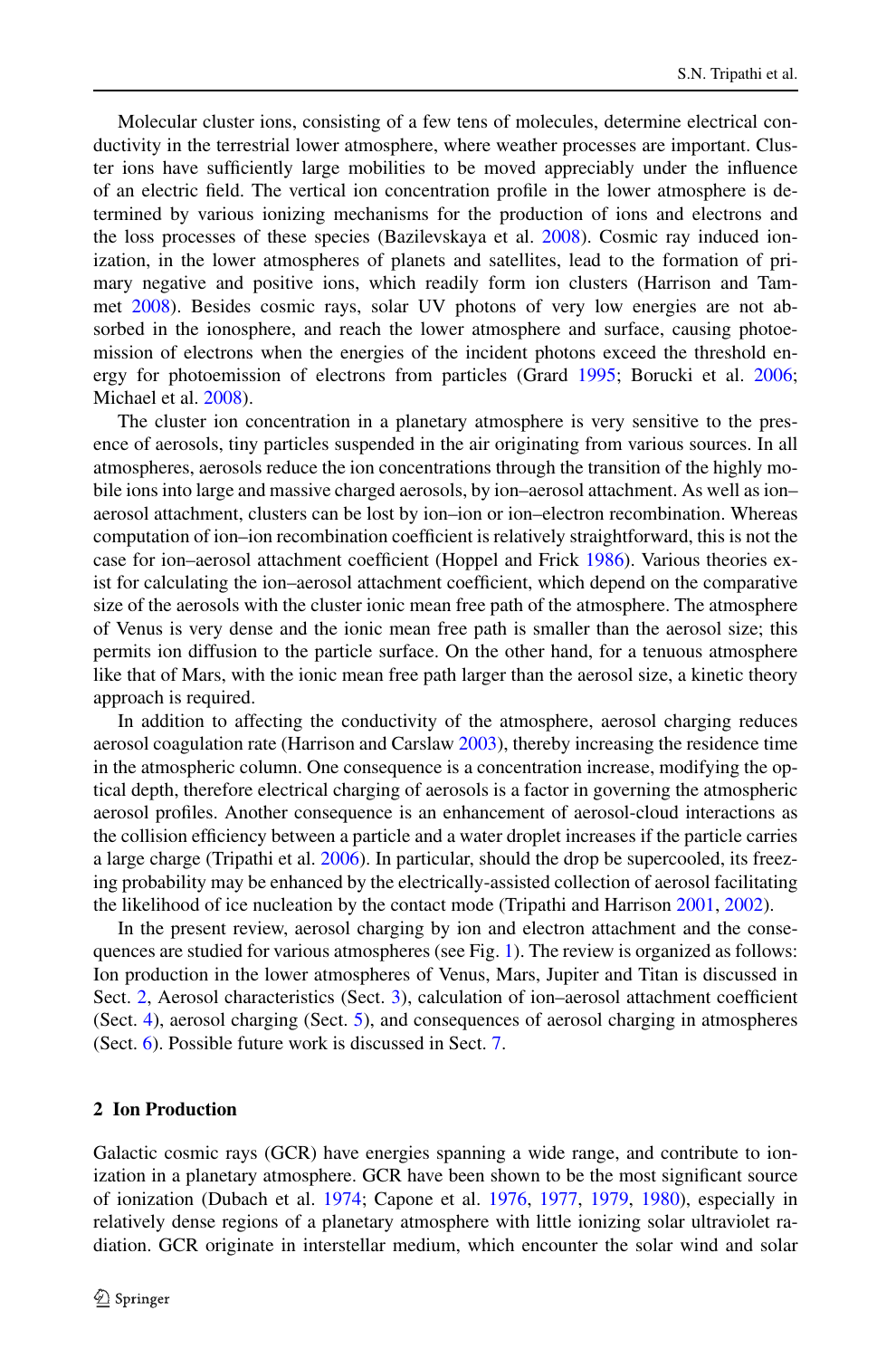<span id="page-2-0"></span>

magnetic field in the heliosphere. In times of higher solar activity the heliosphere deflects GCR from a planet. Therefore, GCR flux is at its minimum during maximum solar activity. The spectrum of the incident cosmic ray flux falls off sufficiently slowly at high energies that a significant portion of the total energy flux is carried by high-energy particles. The largest energy fraction in the cosmic ray flux is typically carried by particles having kinetic energies of at least 1 GeV. Such high energies produce electromagnetic and particle cascades in the atmosphere. A detailed discussion about cosmic rays and their general interaction with planetary atmospheres is presented in Bazilevskaya et al. [\(2008](#page-16-0)). Here we consider processes in the planetary atmospheres separately.

#### 2.1 Venus

Cosmic rays incident on the atmosphere interact with the atmospheric gas atoms and molecules. The incident radiation is mainly atomic nuclei, consisting of ∼90% protons, ∼10% He nuclei, and about 1% heavier nuclei (Upadhyay et al. [1994\)](#page-18-0).

Chen and Nagy [\(1978](#page-16-0)) have shown that the ionizing solar ultraviolet radiation does not penetrate much below ∼120 km, whereas solar flare X-rays are the most important source of ionization in the 60 to 100 km altitude region. Thus, below ∼60 km or during the Venusian night, galactic cosmic rays are the principal ionizing agent for the atmosphere. The shape of the cosmic ray spectrum is such that a significant fraction of the total energy flux is carried by particles with kinetic energies above 1 GeV. In fact, incident cosmic rays with energies as high as 10 TeV contribute to a significant ionization at penetration depths<sup>1</sup> of  $\sim$ 100 g cm<sup>-2</sup>. Borucki et al. [\(1982](#page-16-0)) used the method developed by O'Brien [\(1969](#page-18-0), [1970,](#page-18-0) [1971,](#page-18-0) [1972](#page-18-0)) to calculate the cosmic ray-induced ionization rates in the Venusian atmosphere. Ionization of the atmosphere by energetic particles produces primary ions  $CO_2^+$ ,  $CO^+$ , and  $O_2^+$  and electrons. Because the collision frequency with neutral species is large, the primary ions and

<sup>&</sup>lt;sup>1</sup>Depth is defined as the integrated mass density of the atmosphere above any given altitude. The total depth of the Venusian atmosphere is approximately  $10^5$  g cm<sup>-2</sup>.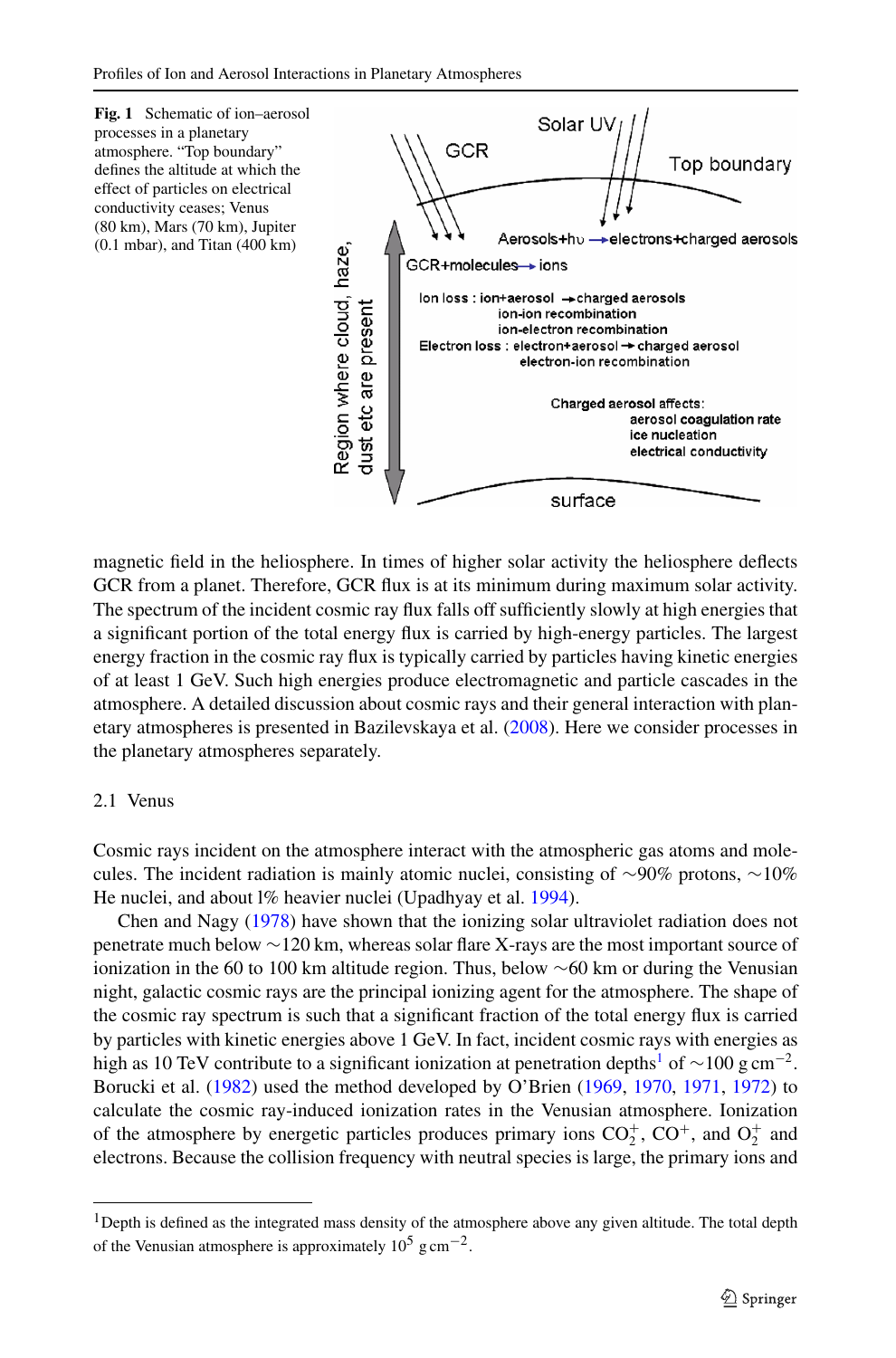electrons rapidly form secondary ions and ion clusters. The conductivity of the atmosphere is governed by the mobility of these long-lived secondary ions and ion clusters, rather than by the very mobile, but short-lived, primary ions and electrons. Borucki et al. ([1982\)](#page-16-0) estimated that ions such as  $H_3O^+$ ·SO<sub>2</sub> (81 amu),  $H_3O^+$ <sup>+</sup> $H_2O$ ·CO<sub>2</sub> (81 amu),  $H_3O^+$ · $(H_2O)_3$  (73 amu), and  $H_3O^+(H_2O)_4$  (91 amu) are the most abundant positive ion clusters. In the atmosphere of Venus, sulfur dioxide and oxygen are the major gaseous species to which free electrons may attach. O<sub>2</sub> readily transfers its charge to sulfur dioxide and the subsequent reactions of SO<sub>2</sub><sup>-</sup> are uncertain. The study of Keesee et al. ([1980\)](#page-17-0) suggested that (SO<sub>2</sub>)<sup>-</sup><sub>2</sub><sup>-</sup> would prevail above about 25 km.

### 2.2 Mars

Whitten et al. [\(1971](#page-18-0)) carried out a detailed study of the lower ionosphere of Mars. They considered the ionization by GCR and solar radiation in an ion-neutral model, and calculated the concentration of ions and electrons below 80 km. Molina-Cuberos et al. ([2001](#page-17-0)) improved the study of the lower ionosphere of Mars by developing a more detailed ion-neutral model which includes more neutral compounds and improved reaction rates than previous studies. Molina-Cuberos et al. [\(2001](#page-17-0)) calculated the cosmic ray ionization rates of  $CO_2$ ,  $N_2$  and Ar. The ionization by cosmic rays in the Martian atmosphere is mainly due to the slowing down of protons and Molina-Cuberos et al. [\(2001](#page-17-0)) used measurements of the dissociative and nondissociative ionization of  $CO<sub>2</sub>$  and  $N<sub>2</sub>$  by proton impact. The maximum ion concentration occurs at the surface. Hydrated hydronium ions  $H_3O^+(H_2O)_n$  (*n* varies from 1 to 4) are the most abundant positive ions for all altitudes below 70 km.  $CO<sub>2</sub><sup>+</sup>CO<sub>2</sub>$  becomes important at altitudes more than 65 km. The most abundant negative ion is  $CO_3^-(H_2O)_2$ . Recently, Haider et al. ([2008\)](#page-17-0) studied in detail the chemistry of the ion production at high latitudes in the atmosphere of Mars.

### 2.3 Jupiter

In the Jovian atmosphere (from 10 bar to 1 mbar) muon flux component of galactic cosmic rays are the main ionization source (Whitten et al. [2008](#page-18-0)). They penetrate to the deep atmosphere at levels where the total number density exceeds  $10^{25}$  m<sup>-3</sup> and ionize the neutral constituents producing the primary ions  $H_2^+$ ,  $He^+$ ,  $CH_4^+$ ,  $CH_3^+$ ,  $CH_2^+$ , and electrons. Fast reactions with the neutrals rapidly convert these into secondary ions and ion clusters. The  $He<sup>+</sup>$ ions formed initially are converted into  $CH_5^+$  due to the abundance of  $H_2$  and  $CH_4$  and the inverse temperature dependence of three-body association reaction (Hiraoka and Kebarle [1975\)](#page-17-0). CH<sub>3</sub><sup>+</sup> reacts with C<sub>2</sub>H<sub>6</sub> and NH<sub>3</sub> to produce C<sub>2</sub>H<sub>7</sub><sup>+</sup> and NH<sub>4</sub><sup>+</sup>, respectively (Capone et al. [1979\)](#page-16-0). The formation of the cluster between  $NH_4^+$  and  $NH_3$  controls the loss process of  $NH_4^+$  in the lower deep troposphere of Jupiter. At equilibrium, the cluster ion  $NH_4^+$  (NH<sub>3</sub>)<sub>n</sub> is expected to be dominated by ions with ammonia composition  $n = 4$  between 10 bar and 1 bar, but by *n* = 2 ions at 100 mbar due to increasing temperature and decreasing ammonia concentration.  $CH_5^+$ ·*(CH<sub>4</sub>)*<sub>4</sub> is formed at 0.01 bar, and  $CH_5^+$ ·*(CH<sub>4</sub>)*<sub>2</sub> is formed at pressures 0.001 bars (Whitten et al. [2008](#page-18-0)).

### 2.4 Titan

Since the intensity of the solar UV radiation decreases with the square of the distance from the Sun, GCR-induced ionization assumes greater relative importance in the atmospheres of the outer planets and satellites. GCR-induced electromagnetic and particle cascade penetrate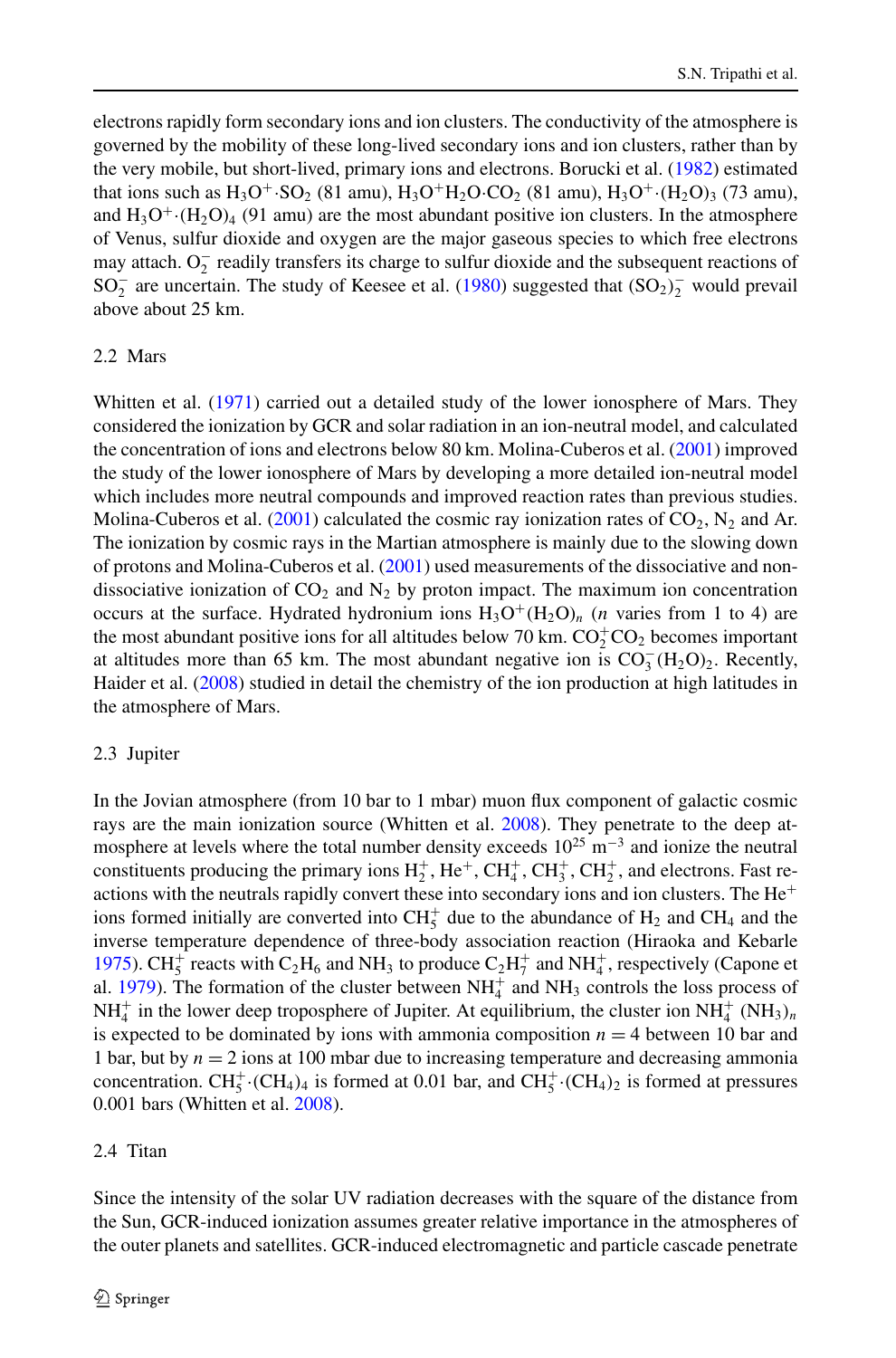|                                   | Venus                                                                                                                                                                                                                                                            | <b>Mars</b>         | Titan | Jupiter      |
|-----------------------------------|------------------------------------------------------------------------------------------------------------------------------------------------------------------------------------------------------------------------------------------------------------------|---------------------|-------|--------------|
| Positive ion cluster              | $H_3O^+$ · SO <sub>2</sub> , $H_3O^+$ · H <sub>2</sub> O·CO <sub>2</sub> , $H_3^+O(H_2O)_n$ (H <sub>2</sub> CN <sup>+</sup> (HCN) <sub>3</sub> ) NH <sub>4</sub> <sup>+</sup> (NH <sub>3</sub> ) <sub>n</sub> ,<br>$H_3O^+$ · $(H_2O)_3$ , $H_3O^+$ · $(H_2O)_4$ |                     |       | $CH5+(CH4)n$ |
| Negative ion cluster $(SO_2)_2^-$ |                                                                                                                                                                                                                                                                  | $CO_3^- (H_2O)_2$ – |       |              |

<span id="page-4-0"></span>**Table 1** Ion clusters compositions in planetary atmospheres

to relatively great depths (i.e. high pressures) in the extended, massive atmosphere of Titan. Ionization also occurs in the atmosphere of Titan through particles precipitating from the magnetosphere of Saturn.

The ion clusters formed in the lower atmosphere of Titan were studied by Borucki et al. ([1987,](#page-16-0) [2006\)](#page-16-0) and their masses estimated to be 30 to 102 amu.  $HCO^+ \cdot H_2$  and  $CH_5^+ \cdot CH_4$  are the major positive ions at altitudes below 80 km.  $C_7H_7^+$  and  $H_4C_7N^+$  are the most abundant positive ion clusters for altitudes 80 to 260 km, and 260 to 400 km, respectively. Studies showed that there is a lack of electrophylic species in the atmosphere of Titan (Borucki et al. [1987,](#page-16-0) [2006;](#page-16-0) Lara et al. [1996;](#page-17-0) Molina-Cuberos et al. [2000](#page-17-0)), and there is therefore a large abundance of electrons. During the descent of Huygens probe through the atmosphere of Titan on 14th January 2005, electron conductivity and density profiles were derived using the Huygens atmospheric structure instrument (HASI). This carried two different instruments, a relaxation probe and a mutual impedance probe (Hamelin et al. [2007](#page-17-0)). The observations suggest that the electron concentration is at least a factor of two lower than that predicted by previous studies (Borucki et al. [1987,](#page-16-0) [2006](#page-16-0); Molina-Cuberos et al. [1999\)](#page-17-0). Though it was generally accepted earlier that electrophylic species are absent in Titan's atmosphere, the recent observations by HASI suggest that they could be present with a maximum concentration of a few ppm. The most abundant ion clusters in the atmospheres of Venus, Mars, Jupiter and Titan are presented in Table 1.

### **3 Aerosol Characteristics**

Aerosols are sub-micron to micron sized solid particles or liquid droplets suspended in air. In the terrestrial atmosphere, some aerosols are generated naturally, originating from volcanoes, dust storms, forest and grassland fires, living vegetation, and sea spray. Human activities, such as fossil fuel combustion and the alteration of natural surface cover, also generate aerosols. In planetary atmospheres, the sources of aerosols are also very variable.

#### 3.1 Venus

The clouds of Venus are generally thought of as a photochemical haze observed in the altitude range of 48–70 km. According to Rossow ([1977\)](#page-18-0) there are two different mechanisms for the formation of these clouds. Near the cloud top, photochemistry leads to the formation of cloud particles; near the cloud base, condensation of sulfuric acid vapor on hydrated sulfuric acid particles is responsible for the particle formation.

*In situ* probe measurements detected three cloud layers (upper, middle, and lower) based on distinctive cloud particle size distributions of ∼0*.*4, ∼2 and ∼7 μm (Esposito et al. [1983;](#page-17-0) Crisp et al. [1991;](#page-16-0) Carlson et al. [1993](#page-16-0); Grinspoon et al. [1993\)](#page-17-0). The cloud particles have a number density ranging from 100 to 1000  $\text{cm}^{-3}$  and the particle size distribution is bimodal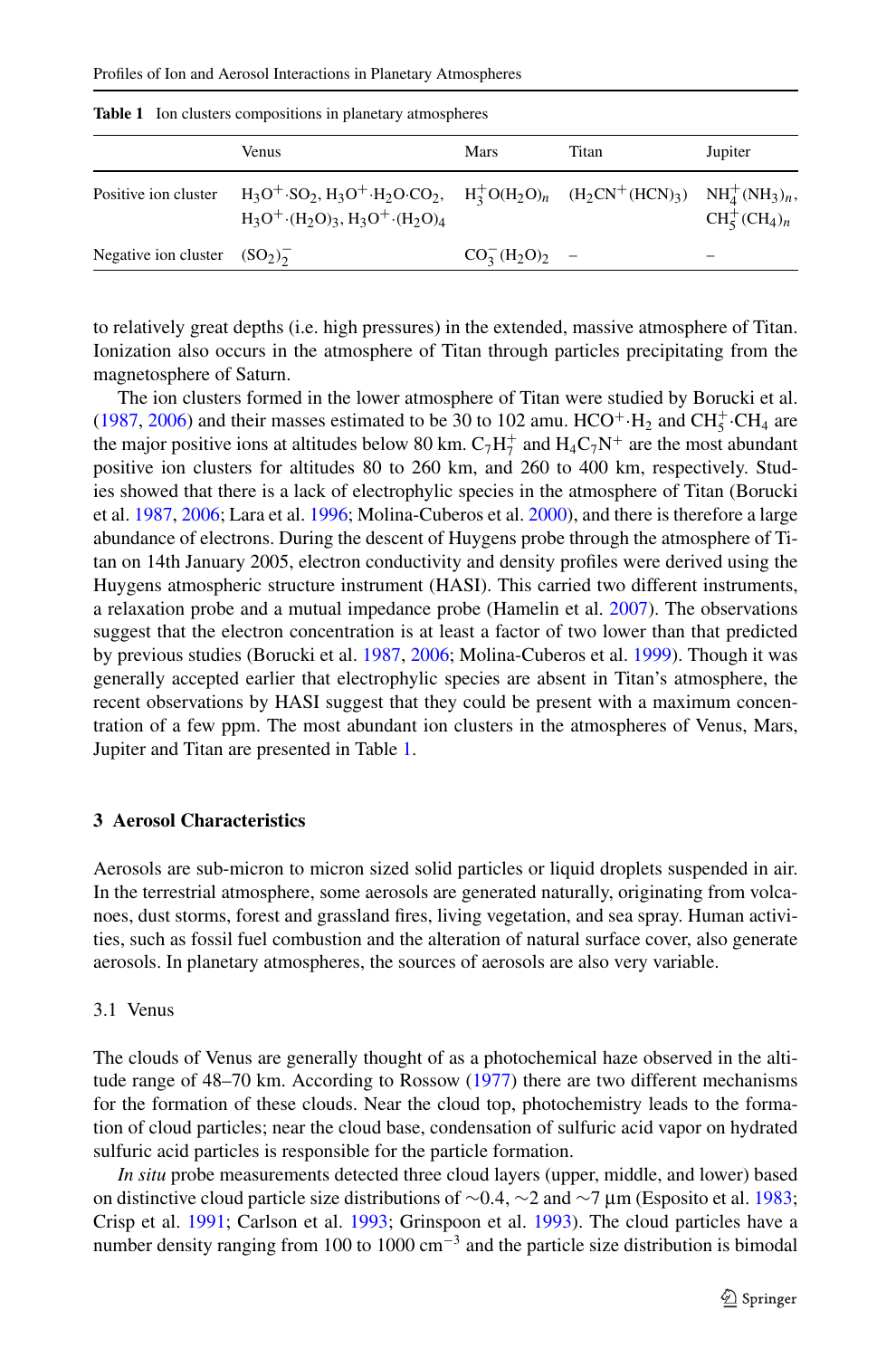(Knollenberg and Hunten [1980;](#page-17-0) Pollack et al. [1993;](#page-18-0) Grinspoon et al. [1993](#page-17-0); Krasnopolsky [1989\)](#page-17-0). The thick opaque cloud region between 48–56 km was clearly observed on Galileo and ground-based near-infra red images of Venus (Crisp et al. [1989](#page-16-0); Bell et al. [1991](#page-16-0); Carlson et al. [1993](#page-16-0); Grinspoon et al. [1993](#page-17-0)). Microphysical processes in the cloud layer are described in detail in various papers (e.g., Toon et al. [1982](#page-18-0); James et al. [1997;](#page-17-0) Imamura and Hashimoto [1998,](#page-17-0) [2001](#page-17-0)). An upper haze layer is observed in the altitude range of 70–90 km, containing particles with an effective radius of 0.2–0.3  $\mu$ m, composed of H<sub>2</sub>SO<sub>4</sub>/H<sub>2</sub>O aerosol of 75% sulfuric acid (Kawabata et al. [1980\)](#page-17-0). A transport model between this haze layer and the atmospheric cloud is discussed in Yamamoto and Takahashi [\(2006\)](#page-18-0).

#### 3.2 Mars

Dust enters the atmosphere of Mars mainly by the thermally driven wind and then by saltation and strong updraft by the dust devils. Dust particle sizes in the Martian atmosphere have been known since the Mariner 9 and Viking missions (Conrath [1975;](#page-16-0) Pang and Ajello [1977](#page-18-0); Toon et al. [1977](#page-18-0)). Observations of Martian aerosols from Viking orbiter and lander cameras are discussed in Clancy and Lee [\(1991](#page-16-0)) and Pollack et al. ([1979\)](#page-18-0). Clancy and Lee [\(1991](#page-16-0)) suggested that the effective radius of the dust particles, as seen from the Martian surface, is ∼2*.*5 μm and the size distribution of dust is constant at sub-solar latitudes. Vertical profiles of the mixing ratio and size of the dust particles in the 15–25 km altitude range were estimated from the solar occultation measurements performed by the Auguste instrument onboard Phobos 2 spacecraft (Korablev et al. [1993;](#page-17-0) Chassefiere et al. [1992](#page-16-0)). The effective radius of the particles was found to be ∼0*.*8 μm at 25 km and  $\sim$ 1.6 µm at 15 km. Their number density is  $\sim$ 0.3 cm<sup>-3</sup> in the same altitude range. Chassefiere et al. [\(1995](#page-16-0)) extrapolated the solar occultation profiles from the 15–25 km altitude range down to the ground. An effective radius of ∼1*.*25 μm was inferred from the analysis of the dust component observed by the ISM infrared spectrometer (Drossart et al. [1991\)](#page-16-0).

Mars aerosol studies with Mars Global Surveyor Thermal Emission Spectrometer during 1999–2001 have been summarized by Clancy et al. [\(2003](#page-16-0)). They suggested that the dust particle sizes vary with latitudes. The properties of dust observed by Mars Pathfinder and the Mars Exploration rovers are discussed in Tomasko et al. ([1999\)](#page-18-0) and Lemmon et al. ([2004\)](#page-17-0). Montmessin et al. ([2006\)](#page-17-0) presented the aerosol size distribution from the SPICAM ultraviolet instrument onboard Mars Express. Goetz et al. [\(2005](#page-17-0)) studied the dust using Mossbauer spectroscopy and suggest that the dust contains magnetite, olivine and some ferric oxides. The presence of olivine indicates that liquid water did not play a dominant role in the processes that formed the atmospheric dust.

#### 3.3 Jupiter

Haze in the atmosphere of Jupiter extend in altitude as deep as the 10 bar pressure level to as high as the ∼0.5 mbar (Owen [1969](#page-18-0); Smith et al. [1977;](#page-18-0) West [1979,](#page-18-0) [1988;](#page-18-0) Hord et al. [1979;](#page-17-0) Smith [1980;](#page-18-0) West et al. [1981](#page-18-0), [1992;](#page-18-0) Tomasko et al. [1986](#page-18-0); Banfield et al. [1998](#page-16-0); Friedson et al. [2002](#page-17-0)). The haze chemistry is thought to involve coupling among hydrocarbon photochemistry, ion-neutral chemistry, auroral processes, and particle microphysics. Strobel ([1985\)](#page-18-0) suggested that ammonia photolysis in the lower stratosphere leads to the production and condensation of hydrazine. The suggestion of Hord et al. ([1979\)](#page-17-0) that the auroral breakdown of methane leads to the formation and growth of carbonaceous particles has been supported by other workers (Kim et al. [1985](#page-17-0); Pryor and Hord [1991;](#page-18-0) Vincent et al. [2000;](#page-18-0)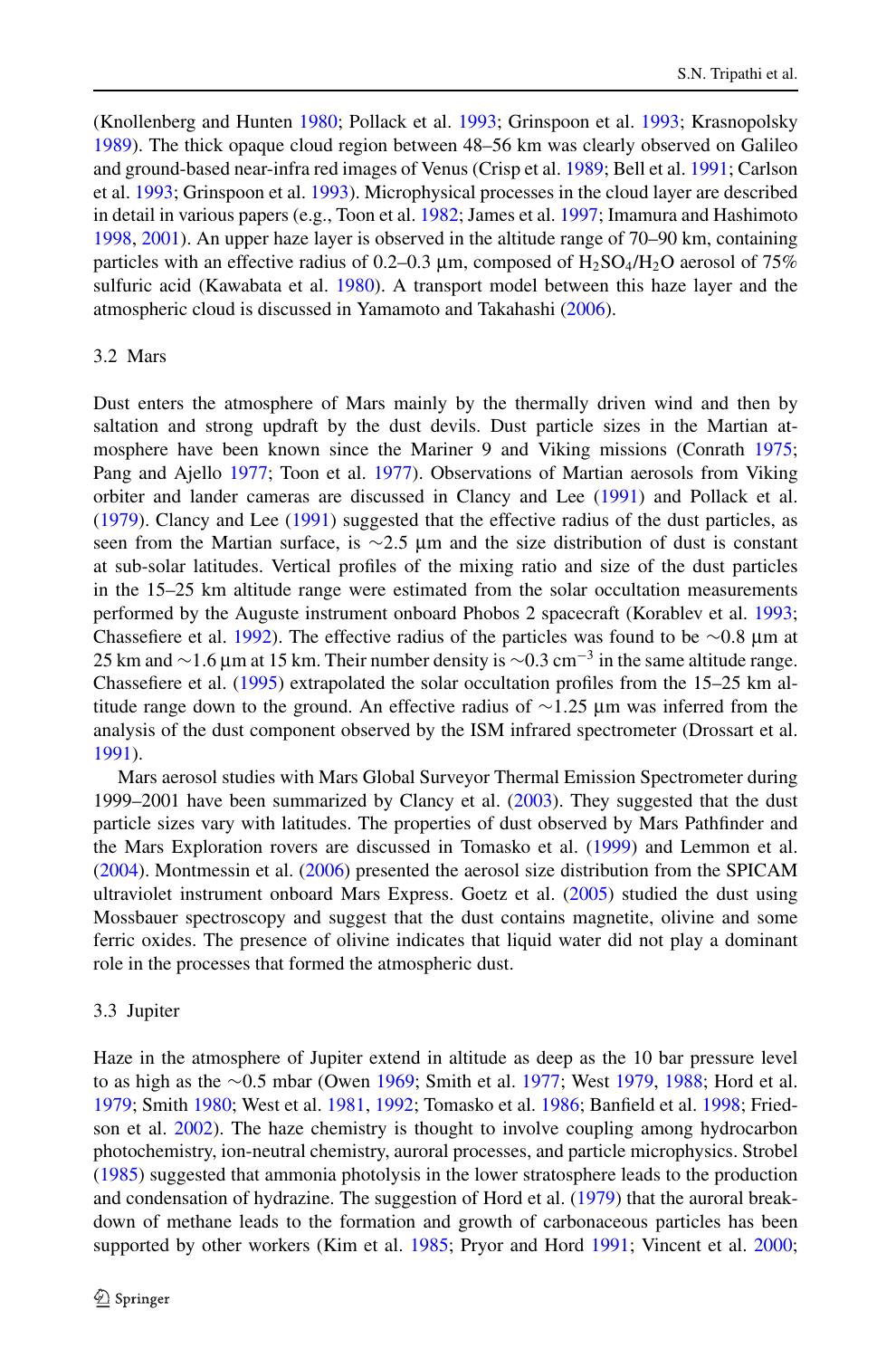<span id="page-6-0"></span>Wong et al. [2000,](#page-18-0) [2003\)](#page-18-0). Detailed discussion of Jovian atmospheric aerosol is provided in West et al. ([1986\)](#page-18-0) with the particles' physical properties discussed further in Mishchenko ([1990\)](#page-17-0), Moreno [\(1996](#page-18-0)), and Lebonnois [\(2005](#page-17-0)). A detailed discussion on the cloud and haze particles in the Jovian atmosphere using the observations of Galileo instruments, ground based and Hubble Space Telescope is provided in West et al. ([2004\)](#page-18-0). The optical and physical properties of the haze particles, like the composition, size and shape and the formation of the particles are also discussed in West et al. [\(2004\)](#page-18-0). Atreya and Wong [\(2005](#page-16-0)) provided a good picture of the structure of Jovian clouds through combining the Galileo data, remote imaging and thermochemical models. The Galileo probe detected tenuous cloud layers at 0.5, 1.3 and 1.6 bar levels (Ragent et al. [1998](#page-18-0)) which most likely represent the clouds of  $NH<sub>3</sub>$ -ice, NH<sub>4</sub>SH-ice, and H<sub>2</sub>O-ice, respectively (Atreya et al. [1999](#page-16-0)).

#### 3.4 Titan

Spacecraft observations show aerosols are abundant in the Titan atmosphere. Titan's haze particles consist of complex organic molecules, derived from methane and nitrogen photochemistry (Khare and Sagan [1973](#page-17-0); McKay et al. [2001](#page-17-0); Khare et al. [2002](#page-17-0); Atreya [2007\)](#page-16-0). Size information is derived from the Voyager photopolarimeter observations (West et al. [1983](#page-18-0)), Voyager high-phase-angle images (Rages et al. [1983](#page-18-0)) and photometry and polarimetry measurements from Pioneer 11 (Tomasko and Smith [1982\)](#page-18-0). Analysis of Voyager 2 images by Rages and Pollack [\(1983](#page-18-0)) indicate that between 220 km and 350 km the aerosol particles have radii near 0.3 μm and have number densities that range from about 0.2 particles/cc at 350 km to 2 particles/cc near 220 km. Benzene was detected by the Infrared Space Observatory (Coustenis et al. [2003](#page-16-0)). Benzene, in a chain of reactions, leads to formation of polyaromatic hydrocarbons (PAH) by continued removal of hydrogen atom and acetylene addition. Cassini instruments detected large positively charged ions (100–350 amu) and negatively charged ions (20–8000 amu) and Waite et al. [\(2007](#page-18-0)) confirmed the large negatively charged particles as tholins and predicted the size as  $\sim$ 100–260 nm. Observations of haze particles by Huygens probe Descent Imager / Spectral Radiometer (DISR) were reported by Tomasko et al. [\(2005](#page-18-0)). The DISR instrument measured the linear polarization of scattered sunlight and the comparison of polarization with model computations for different sized fractal aggregate particles indicate that the radii of the monomers comprising the aggregate particles is near 0.05 μm, almost independent of the number of monomers in the particle. Contrary to the expectation that the Titan haze clears below an altitude of about 50 km, the DISR downward-looking spectrometer observed significant haze opacity at all altitudes throughout the descent, extending all the way down to the surface (Tomasko et al. [2005](#page-18-0)).

#### **4 Ion–Aerosol Interactions**

The problem of droplet charging by ionic diffusion was originally addressed by Millikan ([1911\)](#page-17-0). During the experiment, Millikan [\(1911](#page-17-0)) observed that negatively charged droplets were able to catch more negative ions. This was interpreted as evidence that the ions must have sufficient kinetic energy to maintain the surface of the drop against the electrostatic repulsion generated by the charge on the drop. It was concluded that the only way a droplet could lose or gain charge was to capture an ion of appropriate sign. The diffusion of ions to droplets is a real and continuous process. Once captured, ions can never escape because of the work they must do to overcome the local electric image forces. The image force increases faster than the inverse square law and is appreciable for distances considerably less than one mean free path away from the droplet.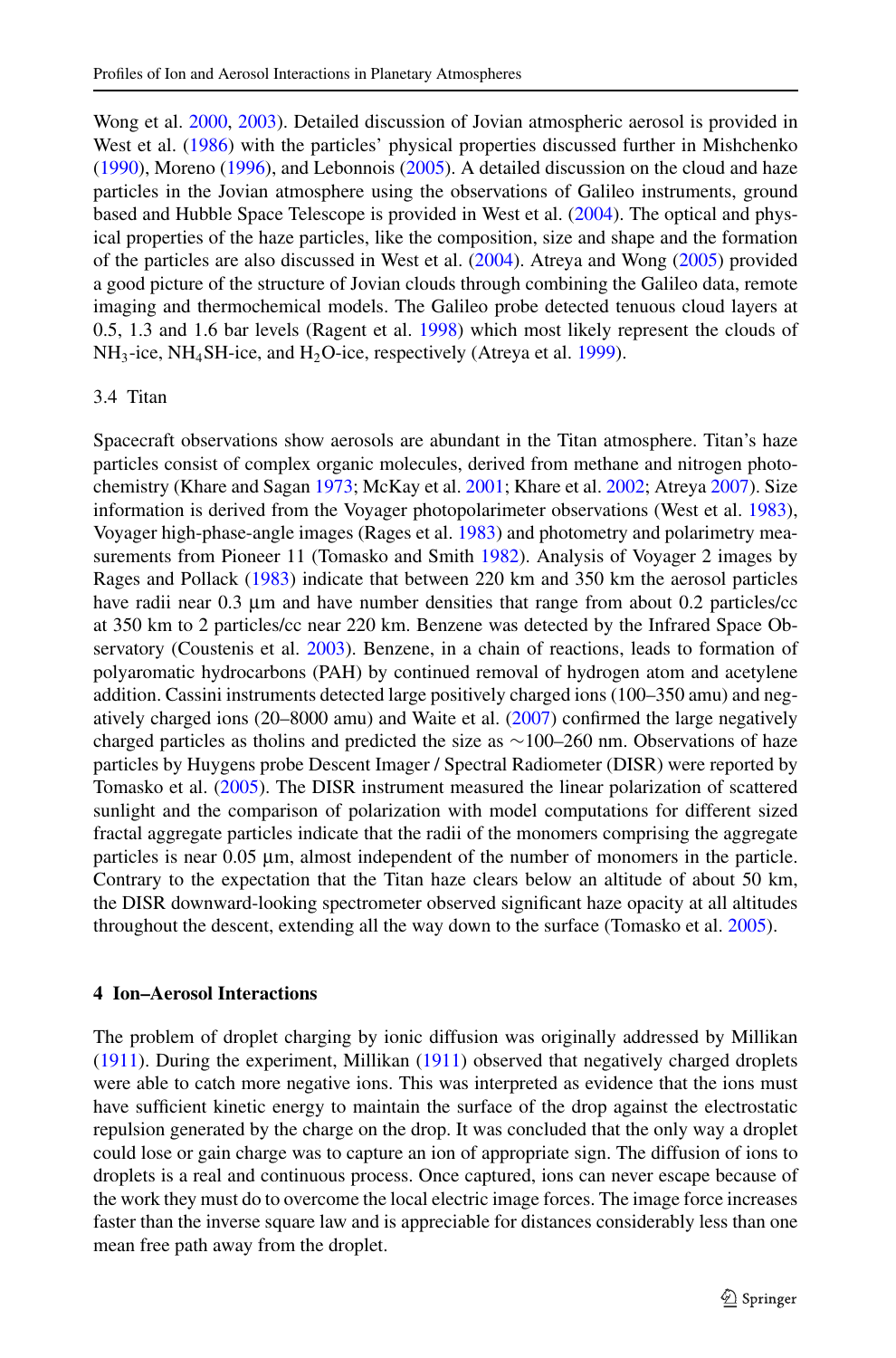Later Arndt and Kallmann ([1925\)](#page-16-0) and Frenkel [\(1946](#page-17-0)) studied quantitatively the charging of droplets, but the assumptions they adopted were not reasonable. Gunn [\(1954](#page-17-0)) estimated the role of ionic diffusion in the electrical charging of drops and noticed that not more than a single ion may be carried by a droplet of radius less than  $0.01 \mu m$ , unless energetic chemical forces modify. On the other hand, if drops are appreciably larger than the ionic mean free path, relatively many ions may be transferred to the droplet. Gunn [\(1954](#page-17-0)) suggested that ions of both signs diffuse into the droplet surface and the ion attachment coefficient can be expressed using the following equations.

$$
\beta_{+} = \frac{4\pi Q\mu_{+}}{\exp(Qe/akT) - 1},\tag{1}
$$

$$
\beta_{-} = \frac{4\pi Q\mu_{-}}{1 - \exp(-Qe/akT)}.
$$
\n(2)

Here, *β*<sup>+</sup> and *β*<sup>−</sup> are the positive and negative ion attachment coefficients, respectively, *Q* is the free electrical charge resident on the droplet,  $\mu_+$  and  $\mu_-$  are the mobilities of positive and negative ions, respectively, *e* is the elementary charge, *a* is the droplet radius, *k* is the Boltzmann constant and *T* is the temperature.

The different theories for ion–aerosol attachment are summarized by Fjeld and Mc-Farland [\(1986](#page-17-0)). These can be divided into three different types. Diffusion theory applies to particles having radii larger than the ionic mean free path; it assumes ion diffusion to the particles' surface. Here ions are trapped by image force (Keefe et al. [1968;](#page-17-0) Hoppel [1977](#page-17-0)). At the other extreme (small particle size) are the free molecular or effusive theories, which use a kinetic approach. Here the attachment occurs via 3-body trapping (similar to the ion–ion recombination). In the intermediate region (size of the particles and the ionic mean free path become comparable), transition regime theory is used. Image capture has a maximal effect for uncharged particles, and its importance relative to the Coulomb force (for charged particles) increases with aerosol particle radius. For aerosols much smaller than the ionic mean free path, attachment is also dominated by image capture, but for discharging events a three-body collision process as in ionic recombination is dominant. In the transition regime, a combination of diffusion and effusion mechanisms is used. The mean free path is smaller than the radius of aerosols in the atmosphere of Venus, whereas the opposite is true in Mars. In Titan's atmosphere the mean free path is smaller for altitudes less than 50 km; above this height the mean free path is larger than the aerosol size.

As discussed in Gunn ([1954\)](#page-17-0) the theory of the diffusion of ions to aerosols with radii larger than the ionic mean free path is well established. The study of the attachment of ion to aerosols of radii comparable to or smaller than the ionic mean free path has been more difficult (Hoppel and Frick [1986](#page-17-0)). The concept of a limiting sphere—concentric with the aerosol but with radius the order of a mean free path larger than the aerosol was defined by Fuchs [\(1964](#page-17-0)). The diffusion—mobility treatment holds outside this sphere, with kinetic theory applied for the region inside.

If an aerosol particle carries a single charge then the ion–aerosol recombination coefficient reduces to the ion–ion recombination coefficient and can be explained using 3-body trapping theory, which requires the trapping distance. The ion–aerosol trapping distance is obtained from the ion–ion trapping distance which itself can be calculated from the ion–ion recombination coefficient (Natanson [1960\)](#page-18-0). In addition to the 3-body trapping there can be trapping of the ion by image force. The image force can lead to orbits which spiral into the aerosol, which means any ions which approach the aerosol closer than the image capture distance will spiral into the aerosol under the influence of the image force. The image capture sphere and the resulting attachment coefficient were calculated by Keefe et al. [\(1968](#page-17-0)).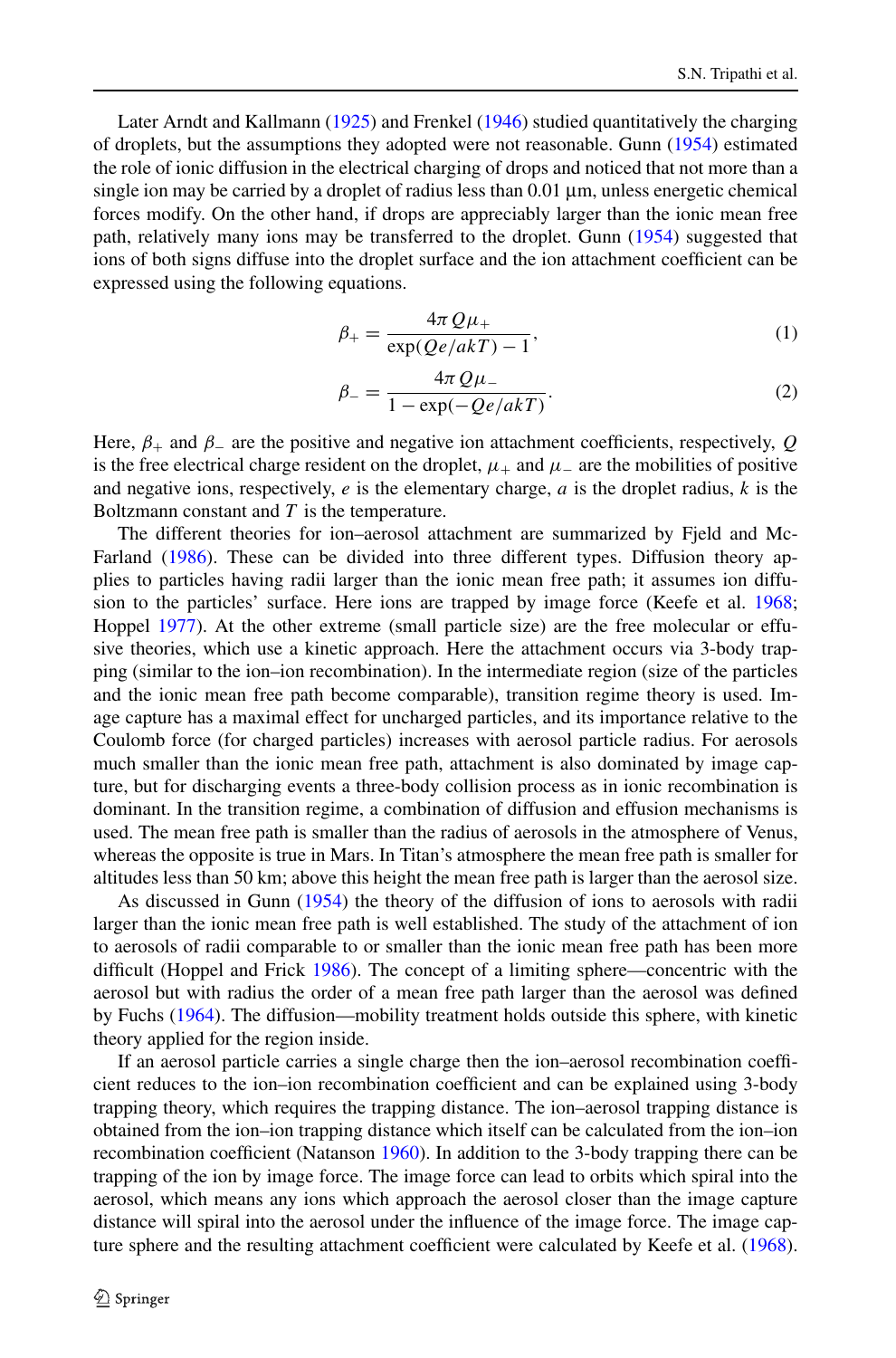

Jensen and Thomas [\(1991](#page-17-0)) used the expression developed by Natanson [\(1960](#page-18-0)) to calculate the ion capture rates by small ice and meteoric particles in the terrestrial mesosphere.

Hoppel and Frick ([1986\)](#page-17-0) estimated the relative importance of image capture and threebody trapping and included both effects in a single theory to calculate the attachment coefficients. Figure 2 demonstrates the two trapping spheres. The image capture sphere extends to the distance  $(\Delta)$  corresponding to the minimum apsidal distance (i.e. the distance of closest approach where radial velocity vanishes). If the impact parameter is greater than  $b_{\Delta}$ , the ion escapes, and if the impact parameter is less than  $b<sub>A</sub>$ , the ion spirals into the aerosol. When an ion collides with an aerosol particle, part of its kinetic energy is lost to the aerosol. If this energy is sufficiently high the ion will be trapped in the coulomb field of the aerosol. The three-body trapping distance  $\delta$  is defined as the average separation distance where the removed energy is enough to ensure trapping. If the image capture distance  $\Delta$  is greater than the three-body trapping distance  $\delta$ , three-body trapping is not important.  $\Delta$  is always larger than  $\delta$  for uncharged aerosol, but if the ion and the aerosol have opposite polarity, there is a critical radius of the aerosol below which the three-body trapping becomes important. Hoppel and Frick ([1986\)](#page-17-0) calculated  $\Delta$  and  $\delta$  as a function of the radius of the aerosol and the same is presented in Fig. 3. The relative importance of  $\Delta$  and  $\delta$  at Venus, Mars and Titan are shown in Fig. [4](#page-9-0).

Hoppel and Frick ([1986\)](#page-17-0) calculated the attachment coefficients for ionic mass 150 amu and found, for radii less than about  $2 \times 10^{-8}$  m, no aerosol is-doubly charged and, for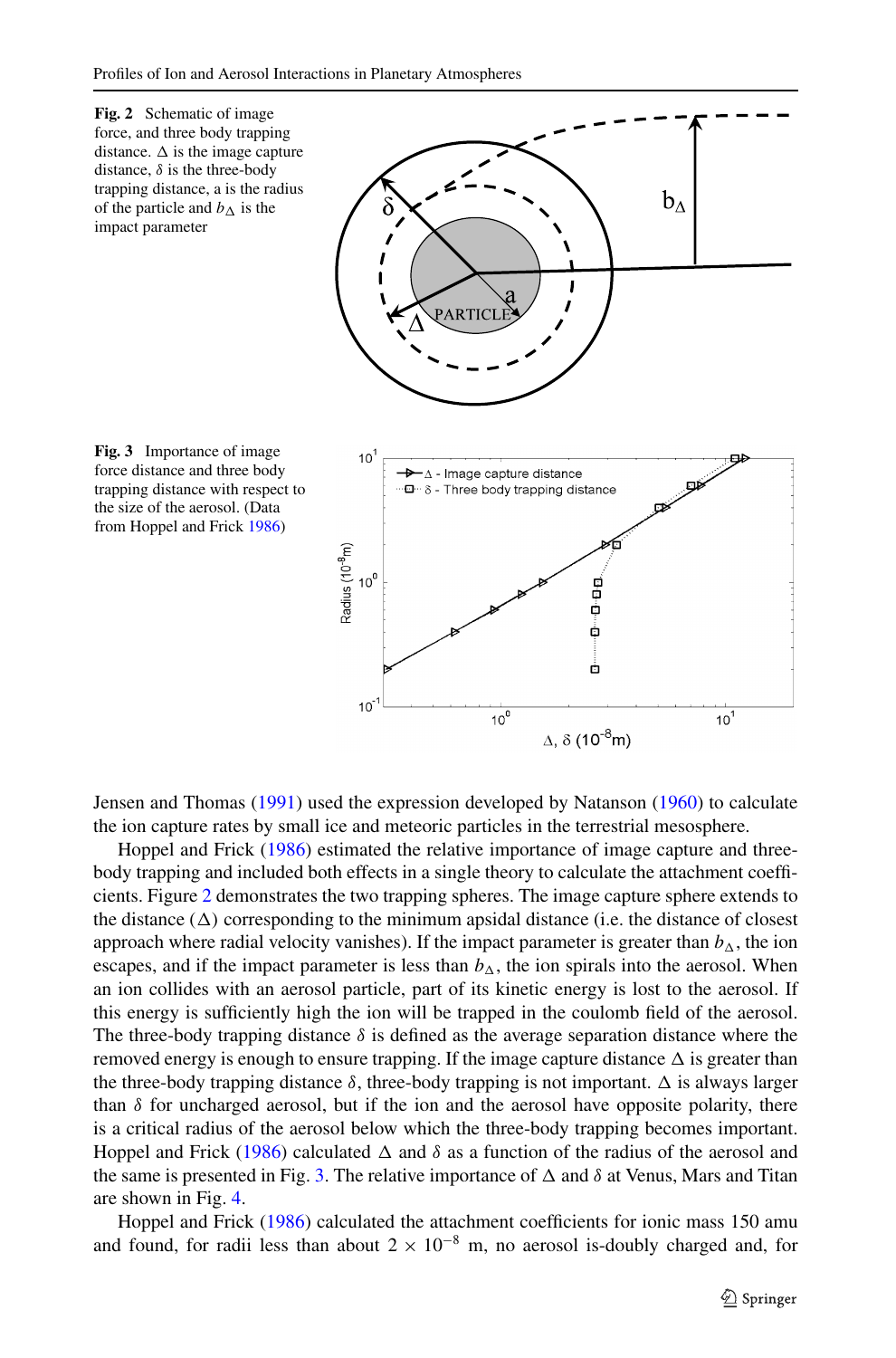<span id="page-9-0"></span>

**Fig. 4** Relative importance of  $\Delta$  and  $\delta$  for various planets. The *green lines* (Titan) correspond to the right *y*-axis and the *blue* (Mars) and *red* (Venus) *lines* correspond to the left *y*-axis



aerosols less than about  $3 \times 10^{-8}$  m, triply charged aerosols can be neglected. The attachment coefficients as a function of aerosol radius was estimated by Hoppel and Frick [\(1986](#page-17-0)), as presented in Fig. 5 and found that the attachment coefficient increases as the radius increases. Tripathi and Michael [\(2008](#page-18-0)) describes the calculation of ion–aerosol attachment coefficients using the theory of Hoppel and Frick ([1986\)](#page-17-0). Figure [6](#page-10-0) presents the attachment coefficients estimated for Venus, Mars and Titan.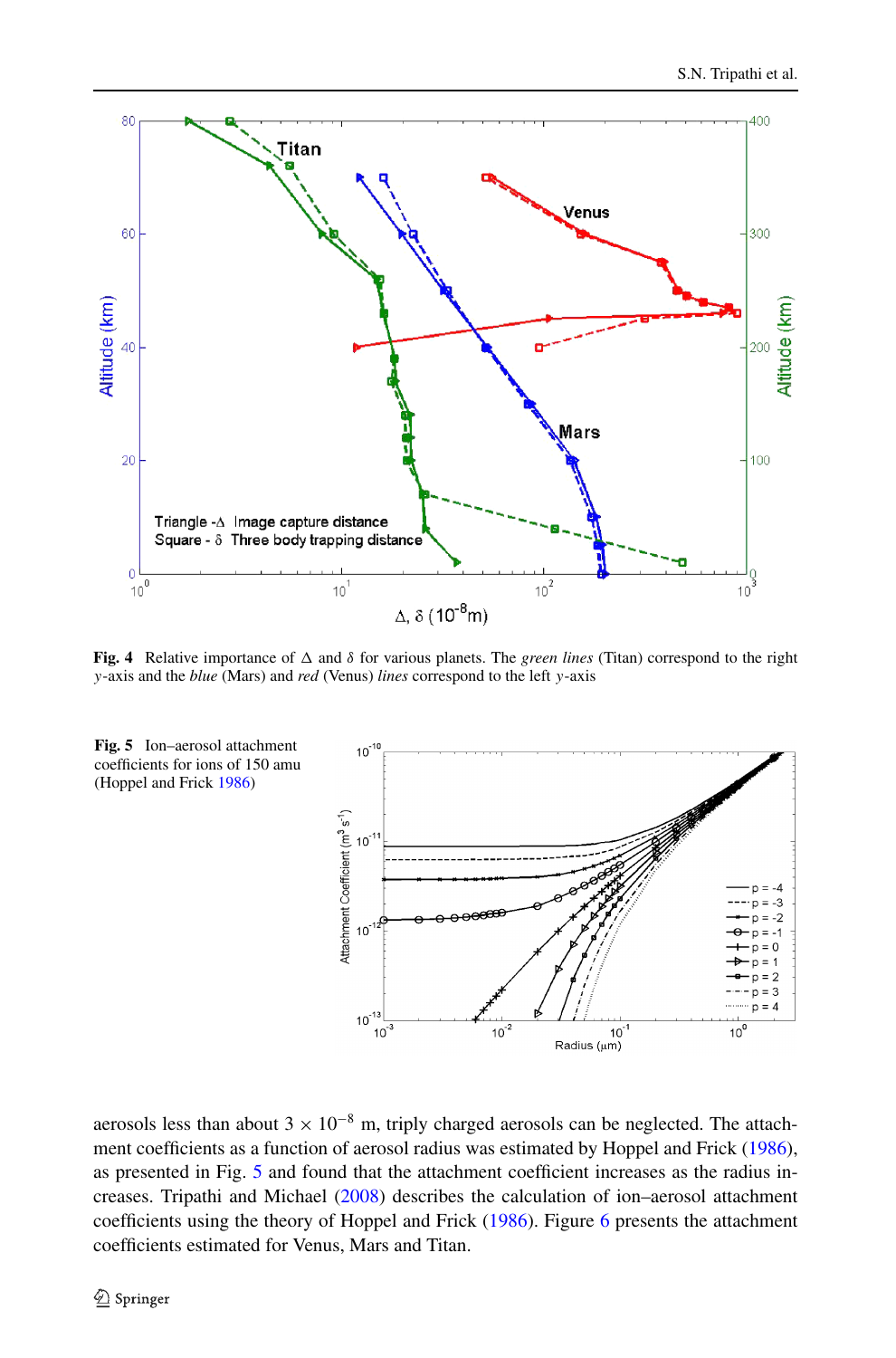<span id="page-10-0"></span>

**Fig. 6** Attachment coefficients estimated for various planets. (**a**) Venus and Mars, (**b**) Titan. Positive aerosols mean they are of opposite polarity (i.e. "+3 aerosol" means the attachment coefficient of a positive ion to a particle of charge −3 or the attachment coefficient of a negative ion to a particle of charge +3). In Venus, the effect of ion–aerosol attachment in the atmospheric conductivity occurs only for altitudes 45–70 km

#### **5 Aerosol Charging**

Aerosol charging depends on ion–aerosol attachment coefficients and the ion–ion and ion– electron recombination coefficients. As the attachment coefficients and the recombination coefficients vary with temperature and pressure, and therefore with altitude in atmosphere, the aerosol charging rate also varies with altitude. The concentrations of ions, electrons and aerosols can be found from the three-level probabilistic master equations. These constitute a set of  $2s + 4$  simultaneous differential equations, where *s* is the maximum number of elementary charges allowed on a particle (Yair and Levin [1989\)](#page-18-0). The ion and electron charge balance equations can thus be written as

$$
\frac{dn^{+}}{dt} = q_{\text{ion}} - \alpha n^{+} n^{-} - \alpha_{e} n^{+} n^{e} - n^{+} \sum_{i} (\beta_{1}^{(i)} N^{i}), \qquad (3)
$$

$$
\frac{dn^{-}}{dt} = q_{\text{ion}} - \alpha n^{+} n^{-} - n^{-} \sum_{i} (\beta_2^{(i)} N^{i}) - F n^{-},
$$
\n(4)

$$
\frac{dn^e}{dt} = q_e - \alpha_e n^+ n^e - n^e \sum_i (\beta_e^{(i)} N^i) + F n^- - n^e \sum_j \beta_j n^j.
$$
 (5)

Here,  $\alpha$  is the ion–ion recombination coefficient,  $\alpha_e$  is the electron–ion recombination coefficient,  $q_{\text{ion}}$  is the ion production rate,  $q_e$  is the electron production rate,  $\beta_j^i$  is the attachment coefficient for ions of polarity  $j$  (1 for positive and 2 for negative) to particles with charge *i*,  $\beta_e^i$  is the electron attachment coefficient to particles with charge *i*,  $\beta_j$  is the electron attachment coefficient to species  $j$ , and  $N^i$  is the density of particles of charge  $i$ .  $F$  represents the detachment of electrons from negative ions and is evaluated using the equation from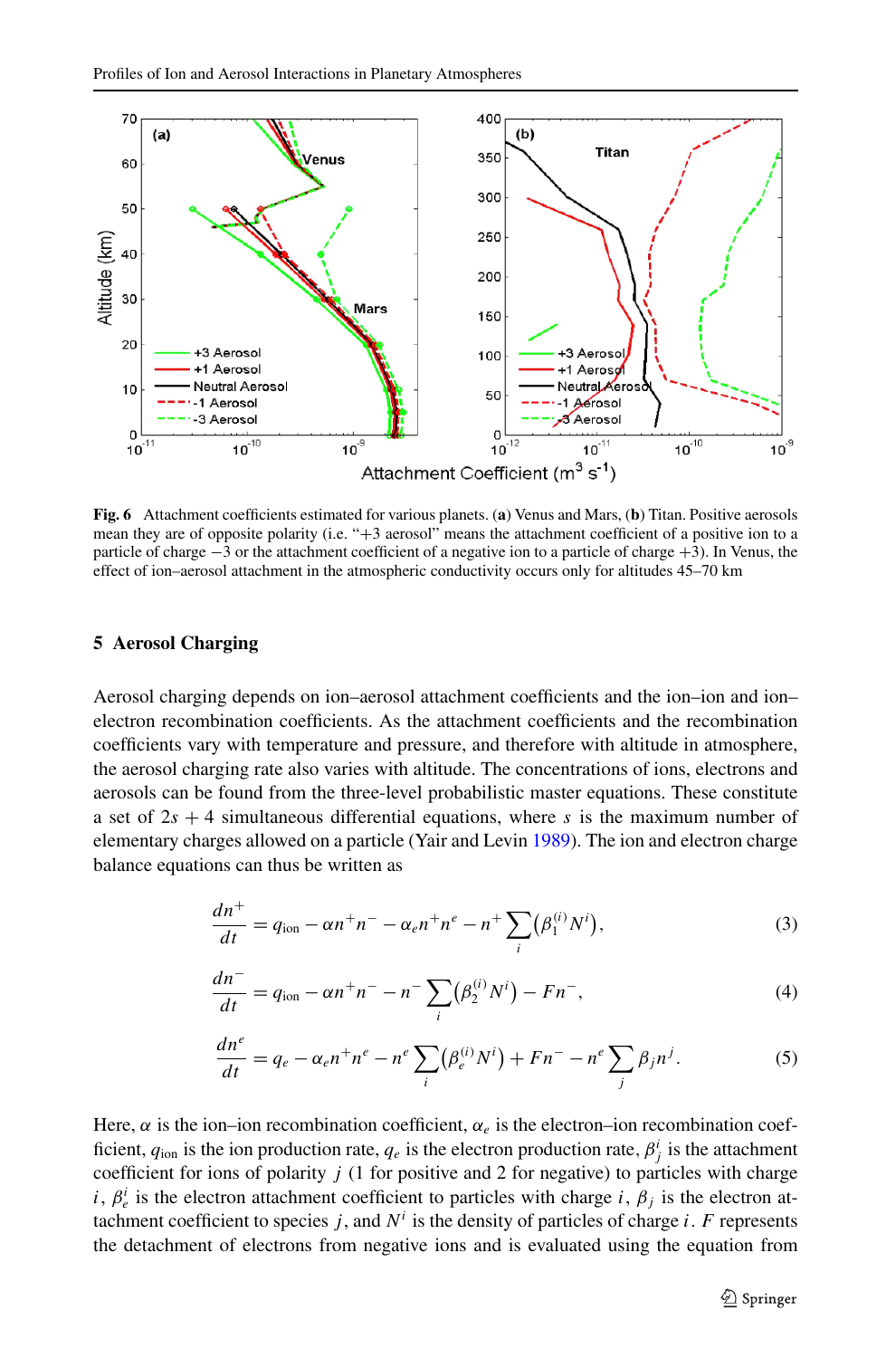Borucki et al. ([1982\)](#page-16-0).

$$
F \approx p\pi^{1/2} \frac{L_m}{L_1} \frac{P}{KT} \sigma^2 \left(\frac{8KT}{\pi m}\right)^{1/2} \left(\frac{E_a}{KT} + 1\right) \exp\left(-\frac{E_a}{KT}\right). \tag{6}
$$

Here *p* is the probability of an energetic collision removing an electron,  $L_M/L_I$  is the ratio of the mean free path of neutral molecules to that of ions,  $P$  is the pressure,  $\sigma$  is the collision cross section,  $E_a$  is the electron affinity of the negative ions,  $m$  is the mass of the negative ions, *k* is the Boltzmann constant, and *T* is the temperature (Borucki et al. [1982\)](#page-16-0).

Parthasarathty [\(1976](#page-18-0)) derived a steady-state recurrence relation to compute the build-up of electric charge on aerosol particles due to collision with positive and negative ions and electrons. Whitten et al. [\(2007](#page-18-0)) modified the recurrence expression given by Parthasarathty ([1976\)](#page-18-0) to estimate the charge distribution on aerosols and used the method of Jensen and Thomas ([1991\)](#page-17-0) to reflect the time dependence of the charge accumulation by aerosols. The time dependent charge balance equations for the aerosols are

$$
\frac{dN^i}{dt} = \beta_1^{(i-1)}n^+N^{(i-1)} + \beta_2^{(i+1)}n^-N^{(i+1)} + \beta_e n^e N^{(i+1)} - \beta_1^{(i)}n^+N^i - \beta_2^{(i)}n^-N^i - \beta_e n^e N^i
$$
\n(7)

where  $\beta_e$  is the electron-aerosol attachment coefficient.

### 5.1 Venus

*dN<sup>i</sup>*

Aerosol charging in the Venusian atmosphere is appreciable at altitudes below 80 km. For altitudes above 60 km, additional electrons produced by photodetachment substantially increase the electron concentration. Below this altitude, electrons rapidly attach themselves to neutral molecules, which become more abundant as the atmosphere becomes denser. There is a reduction of 10–20% in the ion and electron densities above 70 km (Borucki et al. [1982](#page-16-0)).

#### 5.2 Mars

In the Martian atmosphere the charging of aerosols is appreciable below 70 km. Michael et al. [\(2007\)](#page-17-0) showed that the concentration of charged aerosols decreases as the altitude increases. The aerosols are charged up to 36 elementary charges (i.e. −36*e* and +36*e)* at 0 km in the atmosphere, but at 70 km the aerosols are charged only up to  $\pm$ 2*e*. The concentration of charged aerosols decreases as the charge on the aerosol increases, i.e. the neutral aerosols have a maximum concentration whereas the aerosols with maximum charges have their minimum concentration. It was also noted by Michael et al.  $(2007)$  $(2007)$  that the steady-state concentration of the aerosols with positive charges is somewhat higher than the corresponding negatively charged aerosols. This is because the positive ions have higher mobility and are attached to the aerosols faster. Michael et al. [\(2008](#page-17-0)) studied the day-time charging of aerosols when electrons are also present in the atmosphere along with ions. It was found that more negatively charged aerosols are produced when electrons have a much higher mobility than the ions. More than 80% of the neutral aerosols get charged close to the surface and almost none become charged at the upper boundary (70 km). This is due to the characteristics of the ion–aerosol attachment coefficients and the number density of the aerosols.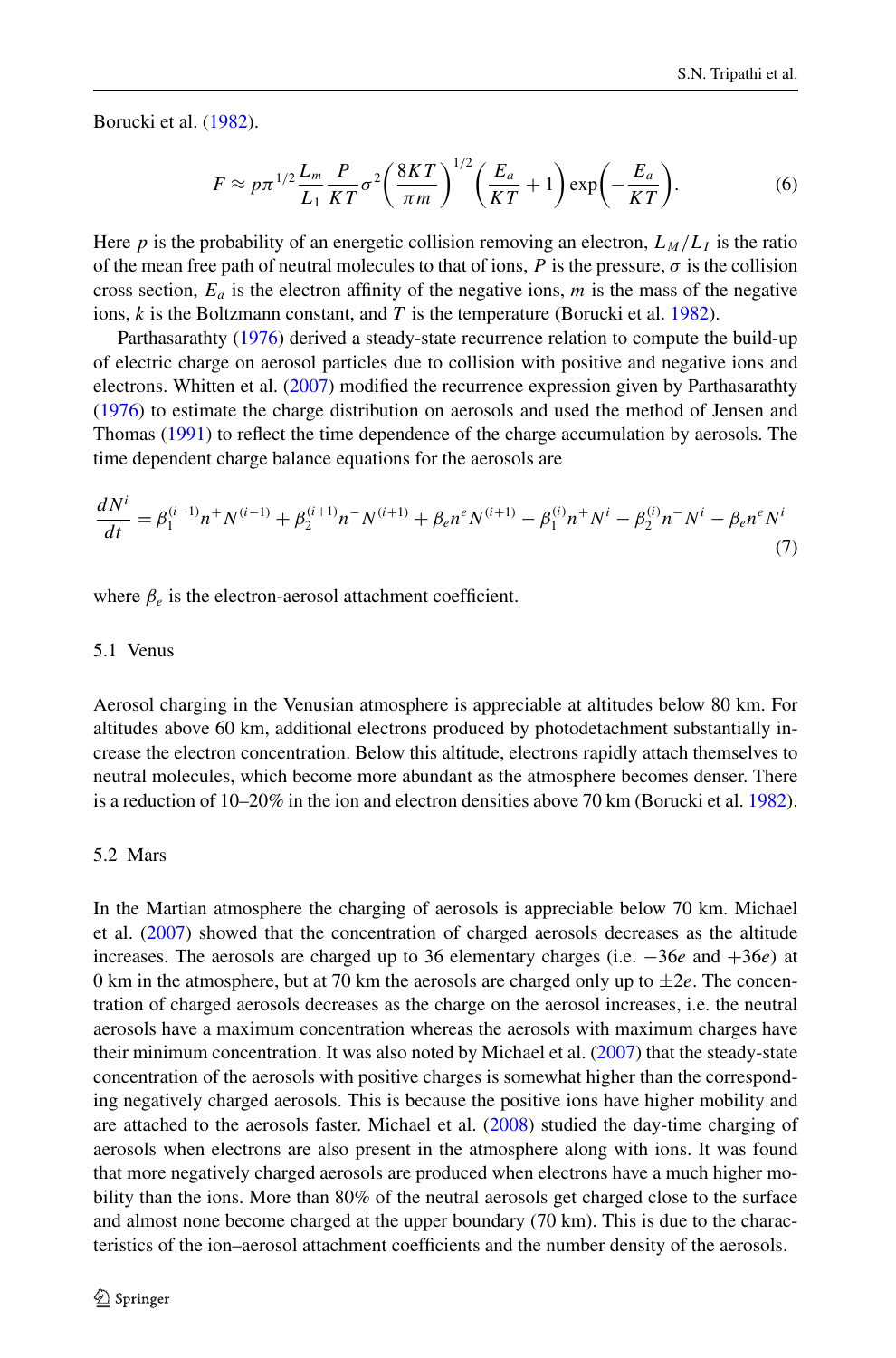# <span id="page-12-0"></span>5.3 Jupiter

The cloud charging by ion and electron attachment in the atmosphere of Jupiter (for pressures between 5.5 and 0.1 mbar) has been studied by Whitten et al. ([2008\)](#page-18-0). For pressures below 4 mbar the electrons are scavenged by cloud particles and thereby increasing the positive ion abundance as the electron–ion recombination decreases. At most atmospheric pressures greater than 2.2 bars, the charge on the low cloud particles is negative and at atmospheric pressures of 2.2 bars and less, the mean charge on the lower cloud particles becomes positive. The charge on the middle and upper cloud particles is negative (Whitten et al. [2008\)](#page-18-0).

## 5.4 Titan

Aerosol charging during the nocturnal atmosphere for the altitude region 0–400 km is studied by Whitten et al. ([2007\)](#page-18-0). During the night, no negative ions are present (Borucki et al. [1987\)](#page-16-0) and for altitudes between 170 and 350 km electrons get attached to the polycyclic aromatic hydrocarbons (PAH, which are similar in mass and mobility with respect to positive ions), and become negatively charged. The densities of positive ions and electrons are similar at altitudes greater than 350 km as the abundance of PAH is very low. At low altitudes the positive ion and electron densities decrease rapidly because of ion–electron recombination. The mean charges attained by the aerosol after the ion-attachment are  $-6$ ,  $-6$  and  $-3$  at altitudes of 50, 150 and 250 km, respectively (Whitten et al. [2007](#page-18-0)). The charging of aerosols was modeled by Borucki et al. [\(2006](#page-16-0)) for the day-time atmosphere of Titan. During the daytime, solar UV radiation knocks out electrons from aerosols. It was inferred by Borucki et al. ([2006\)](#page-16-0) that the charge distribution of aerosols moves to larger positive values as the altitude increases. About 350 positive charges were acquired by aerosols at 350 km altitude. This is a result of the increased solar UV flux at higher altitudes.

### **6 Atmospheric Consequences of Aerosol Charging**

### 6.1 Electrical Conductivity

The atmospheric conductivity depends on the existence of positive and negative ions, and the resulting conductivity can be found from the number densities and mobilities of the individual charged species. In the lower atmosphere the conductivity is maintained by the small ions. The attachment of ions to aerosols reduces the conductivity as they become almost immobile by attachment to aerosol particles. The conductivity of the atmosphere is calculated as

$$
\sigma = e(n_{+}K_{+} + n_{-}K_{-} + n_{e}K_{e})
$$
\n(8)

where  $e$  is the electronic charge,  $n$  and  $n_e$  are the number densities of ions and electrons, respectively and  $K$  and  $K_e$  are the corresponding mobilities. The atmospheric electrification at various bodies in the solar system is reviewed in Aplin [\(2006a](#page-16-0)).

*Venus:* Borucki et al. ([1982\)](#page-16-0) modeled the ion–particle interaction and the atmospheric electricity and Aplin ([2006b\)](#page-16-0) debated on the existence of the global electric circuit on Venus. With certain assumptions, Borucki et al. ([1982\)](#page-16-0) suggested that the effect of particles in the atmosphere for altitudes less than 47 km, on the conductivity is negligible. Between 47 and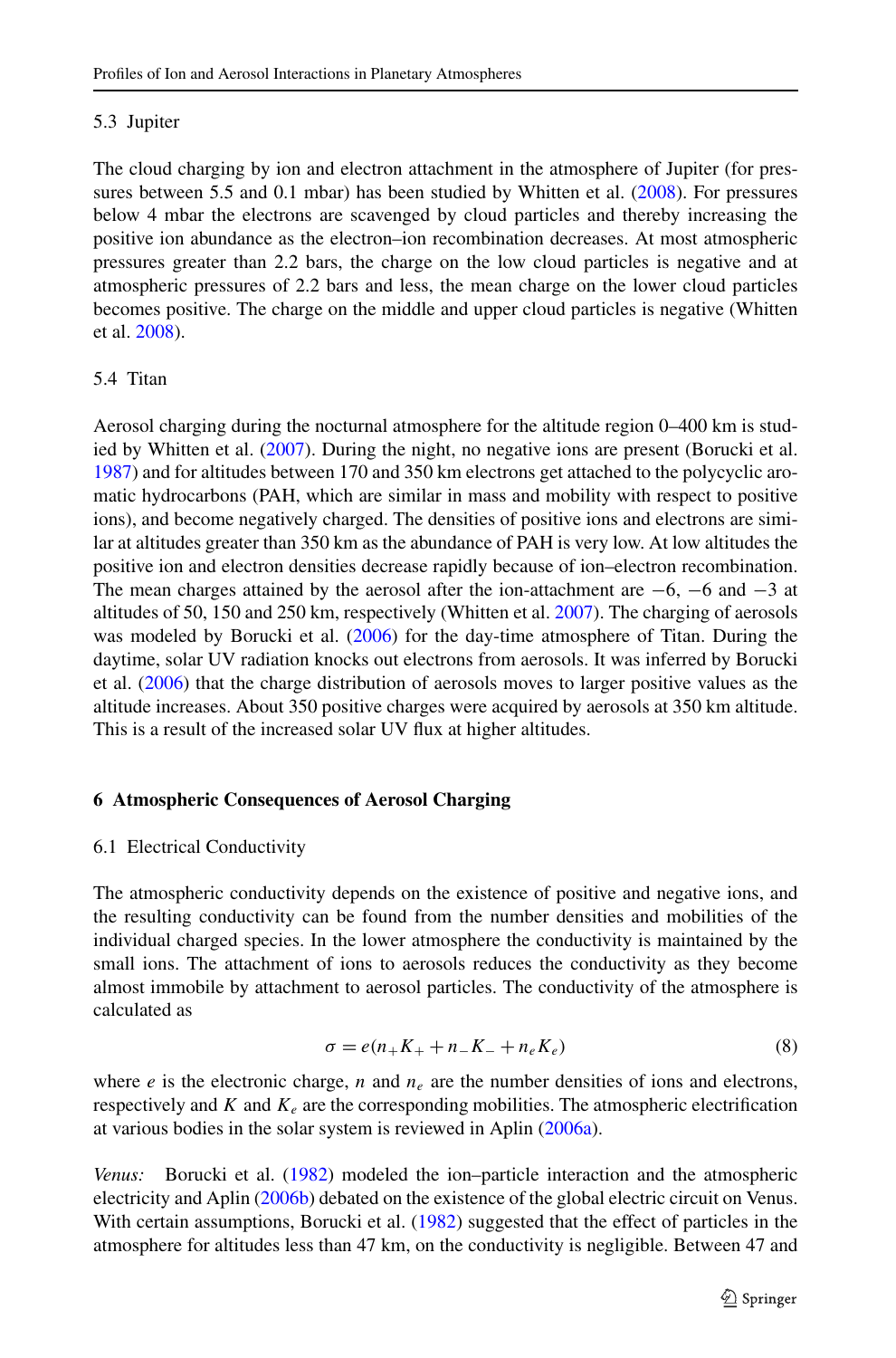<span id="page-13-0"></span>

**Fig. 7** Effect of aerosols in the atmospheric conductivity in (**a**) Venus (Borucki et al. [1982\)](#page-16-0), Mars (Michael et al. [2007](#page-17-0)), (**b**) Titan (Borucki et al. [2006](#page-16-0)), and (**c**) Jupiter (Whitten et al. [2008](#page-18-0)). *Red lines* are conductivities of the clear atmospheres and black lines are conductivities in the presence of aerosols. *Blue line* in (**a**) shows the effect of dust storm (dust opacity ∼5) in the atmosphere of Mars (Michael and Tripathi [2008\)](#page-17-0). *Solid lines* are electron conductivities and *dashed lines* are ion conductivities in (**c**)

70 km, the large abundance of particles causes a reduction in conductivity by a factor of about 2–3. The ubiquity of the cloud cover on Venus makes this reduction a global feature. Discovery of frequent lightning discharges (Russell et al. [2007](#page-18-0) and references therein) in the atmosphere show the active electrical processes in Venus. The presence of lightning implies that the charge separation mechanisms operate at a rate sufficient to overcome the dissipation of the separated charge by atmospheric conduction. Atmospheric conductivity helps control the local electric field and the current flowing in a global circuit. Figure 7a presents the atmospheric conductivity with and without particles in the atmosphere of Venus.

*Mars:* Michael et al. [\(2007\)](#page-17-0) studied the electrical conductivity in the night-time atmosphere of Mars. The maximum variation in conductivity was observed close to the surface (dropped by a factor of five) of the planet and effect of aerosols becomes negligible for altitudes greater than 50 km. The atmospheric conductivity estimated is presented in Fig. 7a. Michael and Tripathi ([2008\)](#page-17-0) studied the variation of atmospheric conductivity during the dust storm in 2001. The dust opacity reached a maximum of ∼5 during the storm, and the conductivity decreased by about 2 orders of magnitude for the maximum dust opacity observed (blue line in Fig. 7a). The atmospheric conductivity during the day-time has been studied by Michael et al. [\(2008](#page-17-0)). In addition to ions, electrons are also present in the daytime atmosphere due to the ionization of aerosols by the solar UV radiation. Though the concentration of electrons is about 2 orders of magnitude less than the ions, the high mobility of electrons increases the atmospheric conductivity by a factor of 2.5. But the existing aerosols decrease the conductivity by about a factor of 2 during the day-time.

*Jupiter:* The consequences for atmospheric conductivity of particle charging by ion and electron attachment in the atmosphere of Jupiter for pressures between 5.5 and 0.1 mbar has been studied by Whitten et al. [\(2008](#page-18-0)). Where cloud particles are present, the reduction of the electron conductivity ranges from a factor of 30 at 0.1 bar to  $10^4$  at 4 bars. At pressures near 1 bar and 4 bars, the positive ion conductivity increases by a factor of 10 over that expected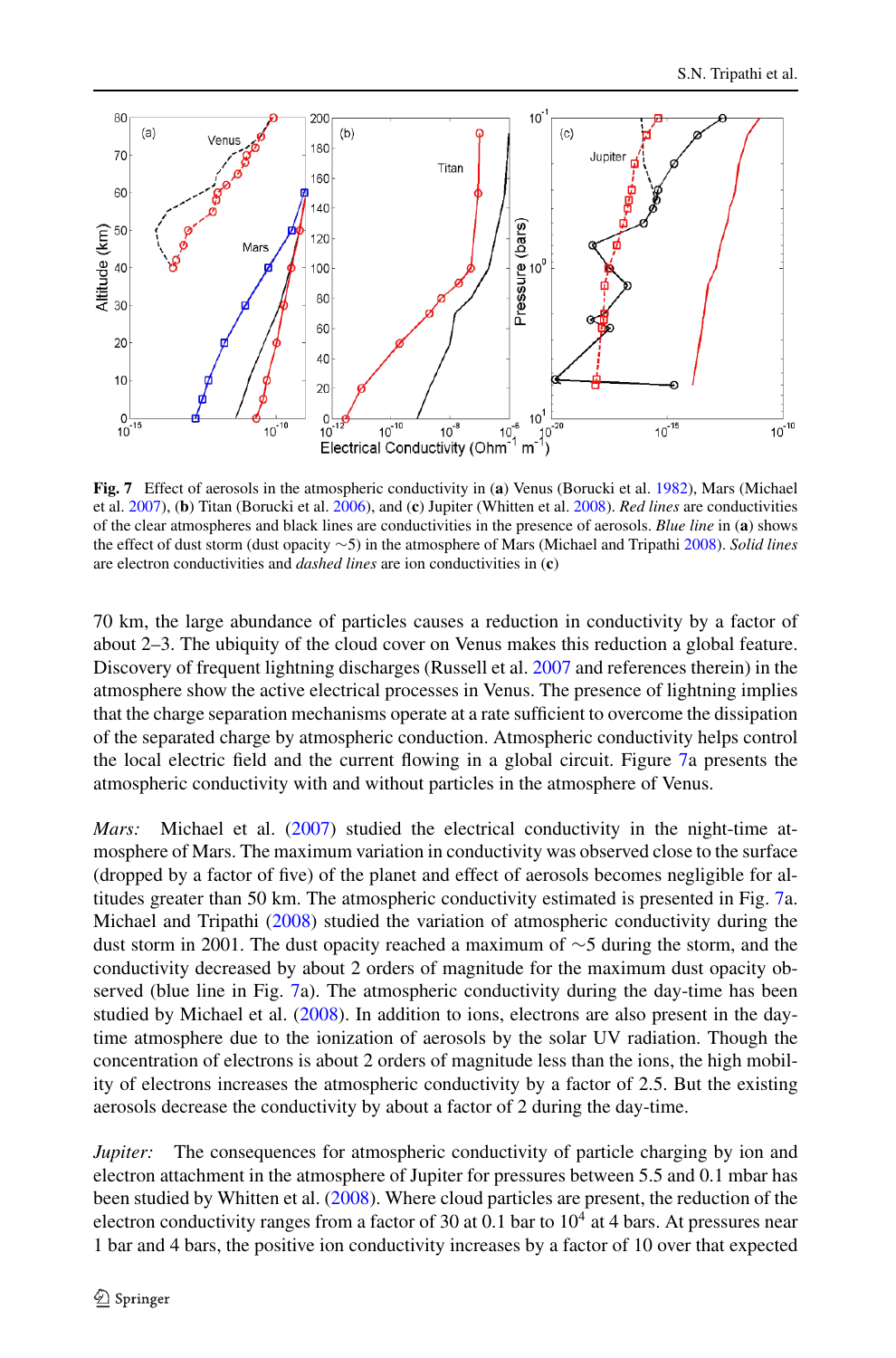for the clear atmosphere. Whitten et al. [\(2008\)](#page-18-0) suggested that negative ions' contributions are likely to be insignificant. The effect of cloud particles in the electron and ion conductivity in the atmosphere of Jupiter from Whitten et al. [\(2008](#page-18-0)) is presented in Fig. [7c](#page-13-0).

*Titan:* The atmospheric conductivity of Titan for the night-time was studied by Whitten et al. ([2007\)](#page-18-0) and for the day-time was studied by Borucki et al. ([2006\)](#page-16-0). For the night-time atmosphere, the conductivity decreases in the diffusion range, where the effective radius of the particles are larger than the ionic mean free path, (below 50 km), while the presence of aerosols does not make a considerable variation in the atmospheric conductivity for altitudes greater than 50 km (effusion range, where the particles are much smaller than the ionic mean free path). During the day-time, a large amount of electrons are produced from aerosols due to the interaction with the solar UV radiation (Borucki et al. [2006\)](#page-16-0) thereby increasing the conductivity by a factor of 2 to more than 2 orders of magnitude. The effect of particles on the electron conductivity during the day-time atmosphere of Titan from Borucki et al. ([2006\)](#page-16-0) is presented in Fig. [7b](#page-13-0). The direct (HASI) measurements of electrical conductivity in the lower atmosphere of Titan reveal that all models differ from the measurements by a factor about two to three, but the general shapes of modeled and measured profiles are similar (Hamelin et al. [2007](#page-17-0)). The higher conductivity estimated by Borucki et al. [\(2006](#page-16-0)) could be due to the fact that the photoemission threshold used by Borucki et al. [\(2006](#page-16-0)) is smaller than the original photoemission cut-off, due to methane absorption.

#### 6.2 Effect of Aerosol Charging on Physical Processes

Scavenging of aerosols by cloud droplets can be enhanced by electrification of the aerosols. Collision efficiency of a particle with a water droplet increases by a factor of 30 for aerosols carrying a large charge (∼50). For an aerosol population containing a constant fraction of contact nuclei, the droplet's freezing probability can be enhanced by the electrical collection. This is particularly so in the case of small (*<*20 microns) super-cooled droplets, or for the few aerosol particles which statistically may transiently carry large charges. A mean charge of 10*e* charges per particle is sufficient to increase the collision efficiency threefold over that for neutral particles (Tripathi et al. [2006](#page-18-0)). Modest charging of submicron radii aerosols can lead to more collisions with supercooled droplets than neutral aerosol. The change in collision rate occurs from the electrical image force and is, therefore, independent of the charge carried by the water drop (Tripathi and Harrison [2001](#page-18-0), [2002](#page-18-0)). Figure [8](#page-15-0) presents the freezing probability with particle charge.

Coagulation of particles in the atmosphere leads to a shift in the aerosol size distribution to larger particles and reduces the build up of extremely high concentrations of ultra-fine aerosols produced by gas-to-particle conversion (Kanawade and Tripathi [2006\)](#page-17-0). The electrical charging of aerosols reduces the aerosol coagulation rate. The lower coagulation rate increases the residence time of the aerosols and thereby increases the aerosol concentration, which affect the optical depth of the atmosphere and hence the atmospheric structure. For ultrafine particles there is a dramatic increase in the coagulation rate if the particles are charged (Harrison and Carslaw [2003](#page-17-0)). Figure [9](#page-15-0) presents the coagulation rate with particle charge. For larger particles the rate of coagulation between particles with like charges is lower than that for neutral particles, while the rate is enhanced for particles with unlike charges (Harrison and Carslaw [2003\)](#page-17-0).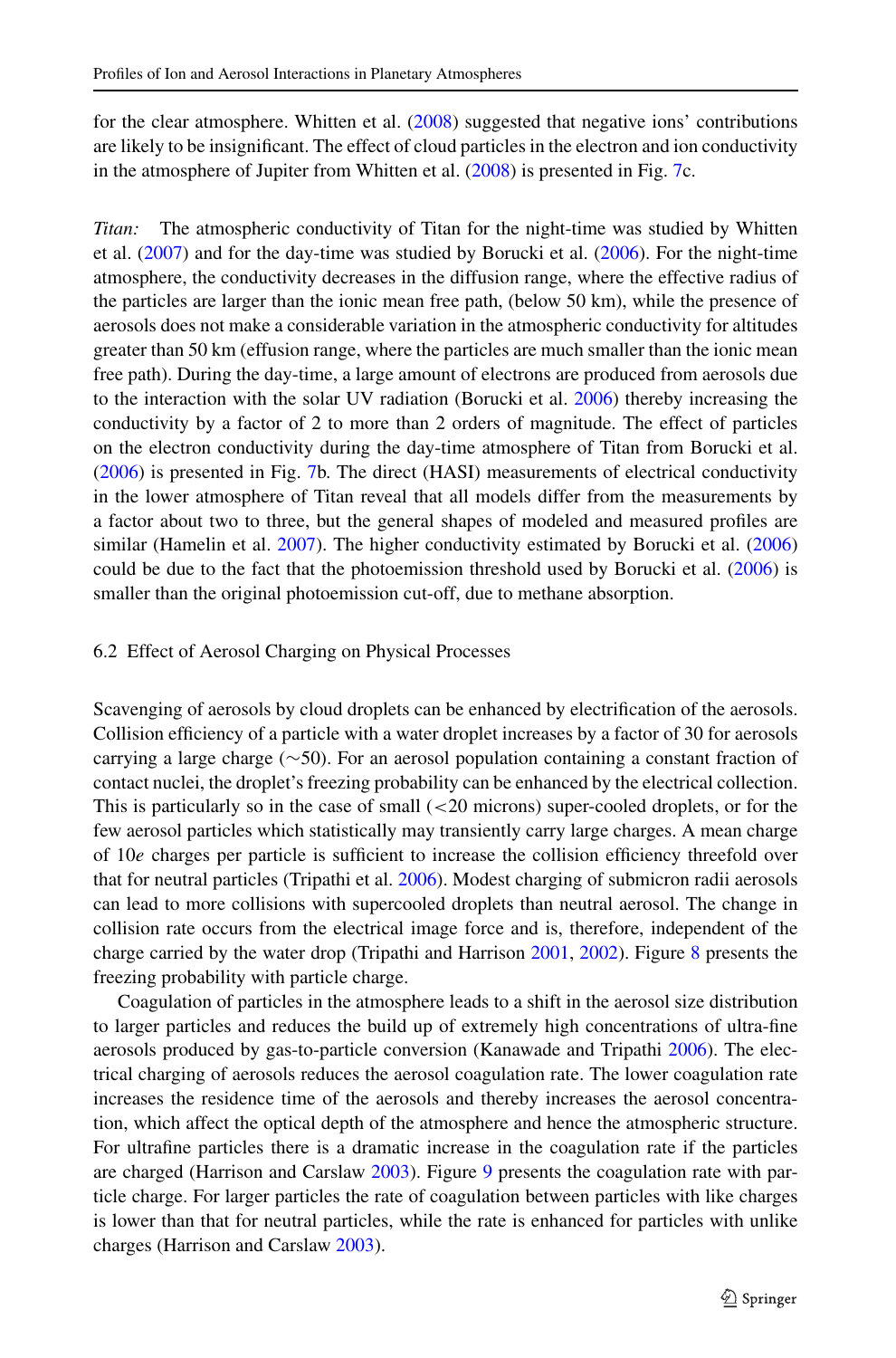<span id="page-15-0"></span>

### **7 Future Work**

Virtually the work on ionic modeling, in regions of interest in the atmosphere of Jupiter from aerosol charging point of view, has not progressed since the seminal work of Capone et al. ([1979\)](#page-16-0). Recently the rate constants for ion and ion-neutral reactions occurring in Jupiter's atmosphere have been updated, based on laboratory data. However, these rate constants have not been incorporated into the detailed ion-neutral model of Jupiter's atmosphere. Furthermore, recent detection of electrophylic species leads to the formation negative ion clusters, as shown using simple modeling calculations by Whitten et al. ([2008\)](#page-18-0). This needs to be confirmed.

Particle radius / nm

Whereas some experiments have been performed in the laboratory to validate the numerical results pertaining to the aerosol charging in Titan, no such experiments have been performed relevant to Mars. The laboratory simulations for Martian electrification have only been confined to the triboelectric (contact) mechanism (Krauss et al. [2003](#page-17-0)), however, as shown recently by Michael et al. ([2007,](#page-17-0) [2008\)](#page-17-0) and Michael and Tripathi ([2008\)](#page-17-0) that away from the surface dust diffusion charging is the dominant mechanism for calm weather con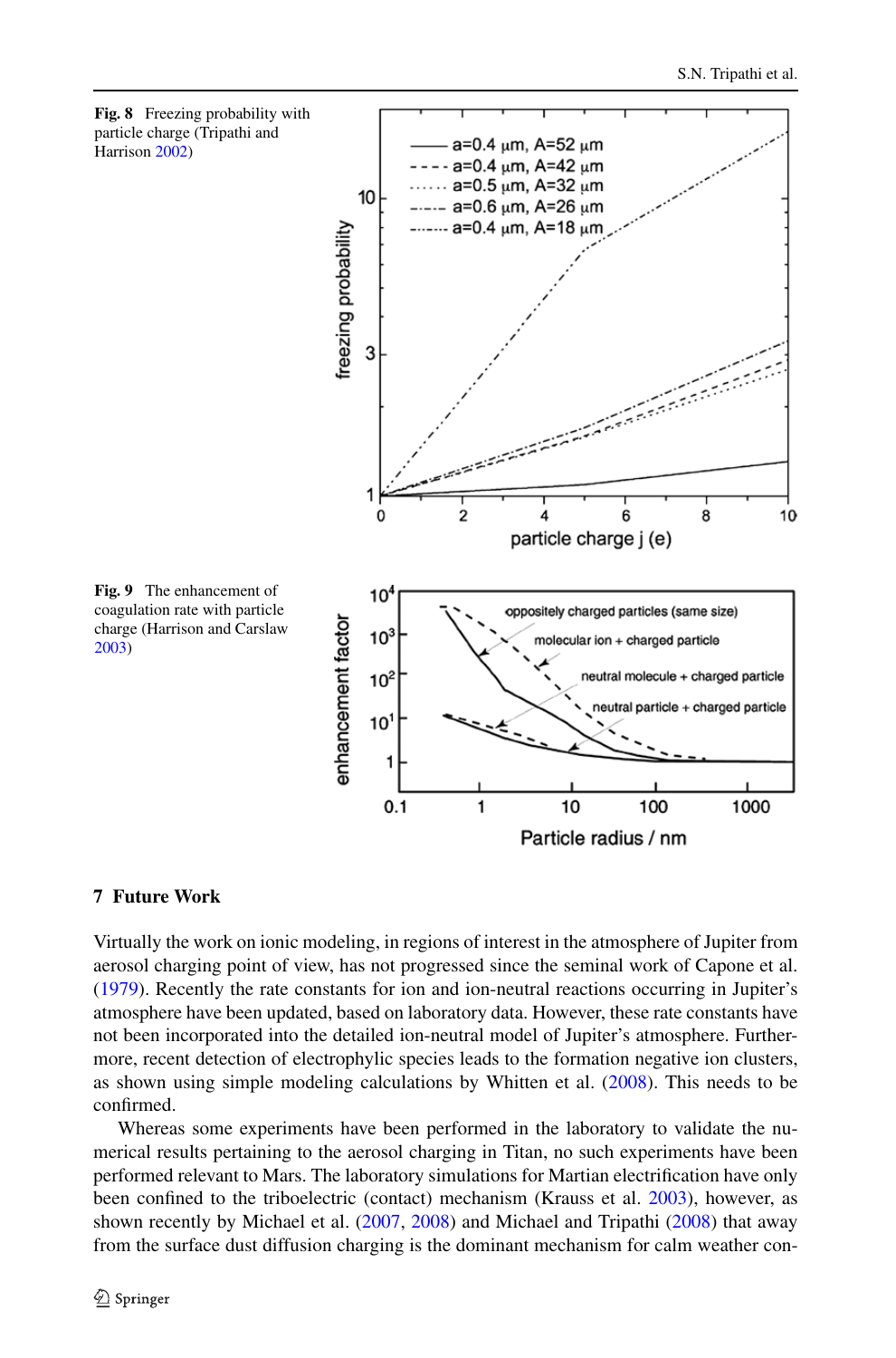<span id="page-16-0"></span>ditions in Mars, which need to be tested, in laboratory on a priority basis. In the terrestrial atmosphere it has been shown that collision rates between electrically charged aerosols and supercooled droplet are greatly enhanced. This should be accounted for while studying cloud formation in the atmosphere of Mars.

Because the smallest particles formed in Titan's ionosphere are electrically charged (Waite et al. [2007\)](#page-18-0), and because aerosol charging can greatly modify the condensation and coagulation processes (Yu and Turco [2001](#page-18-0); Toon et al. [1992\)](#page-18-0), it is important to simulate the effect of aerosol charging in an explicit manner in the microphysical models. Planetary aerosol microphysical models currently lack this refinement.

**Acknowledgements** The authors SNT and MM acknowledge the support of Indian Space Research Organisation PLANEX program.

### **References**

- K.L. Aplin, Surv. Geophys. **27**, 63 (2006a). doi[:10.1007/s10712-005-0642-9](http://dx.doi.org/10.1007/s10712-005-0642-9)
- K.L. Aplin, <http://arxiv.org/abs/physics/0605080> available on 9 May 2006 (2006b)
- K.L. Aplin, G.R. Harrison, M. Rycroft, Space Sci. Rev. (2008, this issue)
- P. Arndt, H. Kallmann, Z. Physik **35**, 421 (1925)
- S.K. Atreya, M.H. Wong, T.C. Owen et al., Planet. Space Sci. **47**, 1243 (1999). doi[:10.1016/S0032-](http://dx.doi.org/10.1016/S0032-0633(99)00047-1) [0633\(99\)00047-1](http://dx.doi.org/10.1016/S0032-0633(99)00047-1) Medline
- S.K. Atreya, A.S. Wong, Space Sci. Rev. **116**, 121 (2005). doi[:10.1007/s11214-005-1951-5](http://dx.doi.org/10.1007/s11214-005-1951-5)
- S. Atreya, Science **316**, 843 (2007). doi[:10.1126/science.1141869](http://dx.doi.org/10.1126/science.1141869) Medline
- D. Banfield, B.J. Conrath, P.J. Gierasch, P. Nicholson, Icarus **134**, 11 (1998). doi:[10.1006/icar.1998.5942](http://dx.doi.org/10.1006/icar.1998.5942)
- G. Bazilevskaya, I. Usoskin et al., Space Sci. Rev. (2008, this issue). doi[:10.1007/s11214-008-9339-y](http://dx.doi.org/10.1007/s11214-008-9339-y)
- J.F. Bell, III, D. Crisp, P. Lucey, T. Ozorski, W. Sinton, S. Willis, B. Campbell, Science **252**, 1293 (1991). doi[:10.1126/science.252.5010.1293](http://dx.doi.org/10.1126/science.252.5010.1293) Medline
- W.J. Borucki, Z. Levin, R.C. Whitten, R.G. Keesee, L.A. Capone, O.B. Toon, J. Dubach, Icarus **51**, 302 (1982). doi[:10.1016/0019-1035\(82\)90086-0](http://dx.doi.org/10.1016/0019-1035(82)90086-0)
- W.J. Borucki, Z. Levin, R.C. Whitten, R.G. Keesee, L.A. Capone, A.L. Summers, O.B. Toon, J. Dubach, Icarus **72**, 604 (1987). doi:[10.1016/0019-1035\(87\)90056-X](http://dx.doi.org/10.1016/0019-1035(87)90056-X)
- W.J. Borucki, R.C. Whitten, E.L.O. Bakes, E. Barth, S.N. Tripathi, Icarus **181**, 527 (2006). doi[:10.1016/](http://dx.doi.org/10.1016/j.icarus.2005.10.030) [j.icarus.2005.10.030](http://dx.doi.org/10.1016/j.icarus.2005.10.030)
- L.A. Capone, R.C. Whitten, J. Dubach, S.S. Prasad, W.T. Huntress, Icarus **28**, 367 (1976). doi[:10.1016/](http://dx.doi.org/10.1016/0019-1035(76)90150-0) [0019-1035\(76\)90150-0](http://dx.doi.org/10.1016/0019-1035(76)90150-0)
- L.A. Capone, R.C. Whitten, S.S. Prasad, J. Dubach, Astrophys. J. **215**, 977 (1977). doi[:10.1086/155434](http://dx.doi.org/10.1086/155434)
- L.A. Capone, J. Dubach, R.C. Whitten, S.S. Prasad, Icarus **39**, 433 (1979). doi:[10.1016/0019-](http://dx.doi.org/10.1016/0019-1035(79)90151-9) [1035\(79\)90151-9](http://dx.doi.org/10.1016/0019-1035(79)90151-9)
- L.A. Capone, J. Dubach, R.C. Whitten, S.S. Prasad, Icarus **44**, 72 (1980). doi:[10.1016/0019-](http://dx.doi.org/10.1016/0019-1035(80)90056-1) [1035\(80\)90056-1](http://dx.doi.org/10.1016/0019-1035(80)90056-1)
- R.W. Carlson, L. Kamp, K. Baines, J. Pollack, D. Grinspoon, T. En crenaz, P. Drossart, F. Taylor, Planet. Space Sci. **41**, 477 (1993)
- E. Chassefiere, J.E. Blamont, V.A. Krasopolsky, O.I. Korablev, S.K. Atreya, R.A. West, Icarus **97**, 46 (1992). doi[:10.1016/0019-1035\(92\)90056-D](http://dx.doi.org/10.1016/0019-1035(92)90056-D)
- E. Chassefiere, P. Drossart, O. Korablev, J. Geophys. Res. **100**, 5525 (1995). doi[:10.1029/94JE03363](http://dx.doi.org/10.1029/94JE03363)
- R.H. Chen, A.F. Nagy, J. Geophys. Res. **83**, 1133 (1978). doi:[10.1029/JA083iA03p01133](http://dx.doi.org/10.1029/JA083iA03p01133)
- R.T. Clancy, S.W. Lee, Icarus **93**, 135 (1991). doi[:10.1016/0019-1035\(91\)90169-T](http://dx.doi.org/10.1016/0019-1035(91)90169-T)
- R.T. Clancy, M.J. Wolff, P.R. Christensen, J. Geophys. Res. **108**, 5098 (2003). doi:[10.1029/2003JE002058](http://dx.doi.org/10.1029/2003JE002058)
- B.J. Conrath, Icaurs **24**, 36 (1975). doi:[10.1016/0019-1035\(75\)90156-6](http://dx.doi.org/10.1016/0019-1035(75)90156-6)
- Coustenis et al., Icarus **161**, 383 (2003). doi:[10.1016/S0019-1035\(02\)00028-3](http://dx.doi.org/10.1016/S0019-1035(02)00028-3)
- D. Crisp, W.M. Sinton, K.W. Hodapp et al., Science **246**, 506 (1989). doi[:10.1126/science.246.4929.506](http://dx.doi.org/10.1126/science.246.4929.506) Medline
- D. Crisp, S. McMuldroch, S. Stephens et al., Science **253**, 1538 (1991). doi[:10.1126/science.253.5027.1538](http://dx.doi.org/10.1126/science.253.5027.1538) Medline
- P. Drossart, J. Rosenqvist, S. Erard, Y. Langevin, J.P. Bibring, M. Combes, Ann. Geophys. **9**, 754 (1991)
- J. Dubach, R.C. Whitten, J.S. Sims, Planet. Space Sci. **22**, 525 (1974). doi[:10.1016/0032-0633\(74\)90087-7](http://dx.doi.org/10.1016/0032-0633(74)90087-7)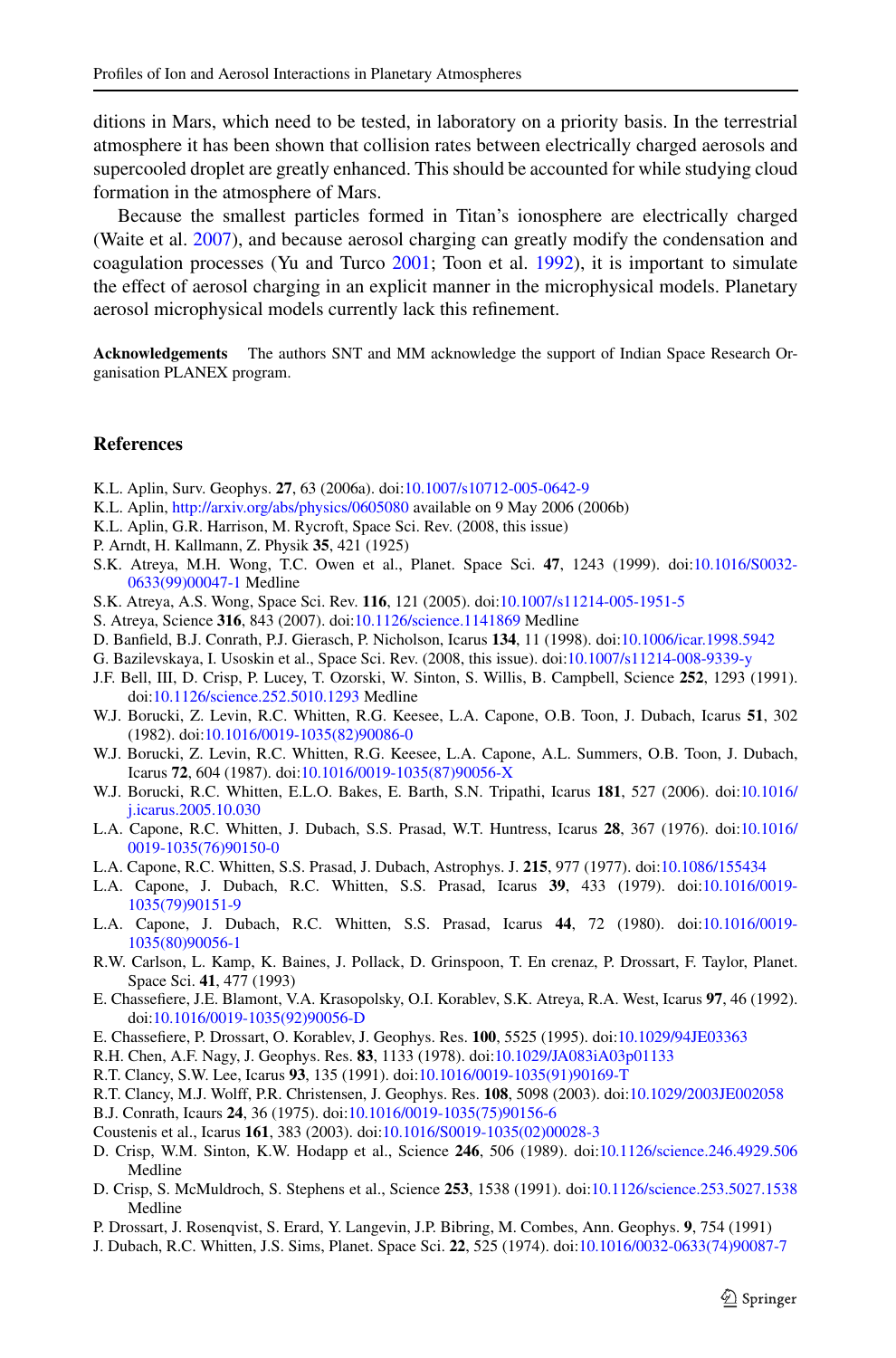- <span id="page-17-0"></span>L.W. Esposito, R.G. Knollenberg, M.Y. Marov, O.B. Toon, R.P. Turco, in *Venus*, ed. by D.M. Hunte, L. Colin, T.M. Donahue, V.I. Moroz (Univ. Arizona Press, Tucson, 1983), p. 484
- R.A. Fjeld, A.R. McFarland, J. Aerosol Sci. **17**(4), 653 (1986). doi[:10.1016/0021-8502\(86\)90045-5](http://dx.doi.org/10.1016/0021-8502(86)90045-5) J. Frenkel, J. Phys., USSR **10**, 151 (1946)
- A.J. Friedson, A.S. Wong, Y.L. Yung, Icarus **158**, 389 (2002). doi:[10.1006/icar.2002.6885](http://dx.doi.org/10.1006/icar.2002.6885)
- N.A. Fuchs, Izv. Geophys. Ser. **4**, 579 (1964)
- W. Goetz, P. Bertelsen, C.S. Binau et al., Nature **436** (2005). doi:[10.1038/nature03807](http://dx.doi.org/10.1038/nature03807) Medline
- R. Grard, Icarus **114**, 130 (1995). doi:[10.1006/icar.1995.1048](http://dx.doi.org/10.1006/icar.1995.1048)
- D. Grinspoon, J.B. Pollack, B. Sitton, R. Carlson, L. Kamp, K. Baines, T. Encrenaz, F. Taylor, Planet. Space Sci. **41**, 515 (1993)
- R. Gunn, J. Meteorol. **11**, 339 (1954)
- S.A. Haider, V. Sheel, V.R. Choksi, V. Singh, W.C. Maguire, G.J. Molina-Cuberos, J. Geophys, Res. (2008, in press)
- M. Hamelin, C. Beghin, R. Grard et al., Planet. Space Sci. **55**, 1964 (2007). doi[:10.1016/j.pss.2007.04.008](http://dx.doi.org/10.1016/j.pss.2007.04.008)
- R.G. Harrison, K.S. Carslaw, Rev. Geophys. **41**(3), 1012 (2003). doi:[10.1029/2002RG000114](http://dx.doi.org/10.1029/2002RG000114)
- R.G. Harrison, H. Tammet, Space Sci. Rev. (2008, this issue). doi:[10.1007/s11214-008-9356-x](http://dx.doi.org/10.1007/s11214-008-9356-x)
- K. Hiraoka, P. Kebarle, J. Chem. Phys. **63**(1), 394 (1975). doi[:10.1063/1.431116](http://dx.doi.org/10.1063/1.431116)
- W.A. Hoppel, G.M. Frick, Aerosol Sci. Tech. **5**, 1 (1986). doi:[10.1080/02786828608959073](http://dx.doi.org/10.1080/02786828608959073)
- W.A. Hoppel, in *Electrical Processes in Atmospheres*, ed. by H. Dolezalek, R. Reiter (Stenkopff Verlag, Darmstadt, 1977), p. 60
- C.W. Hord, R.A. West, K.E. Simmons, D.L. Coffeen, M. Sato, A.L. Lane, J.T. Bergstralh, Science **206**, 956 (1979)
- T. Imamura, G.L. Hashimoto, J. Geophys. Res. **103**, 31349 (1998). doi[:10.1029/1998JE900010](http://dx.doi.org/10.1029/1998JE900010)
- T. Imamura, G.L. Hashimoto, J. Atmos. Sci. **58**, 3597 (2001). doi[:10.1175/1520-0469\(2001\)058<](http://dx.doi.org/10.1175/1520-0469(2001)058<3597:MOVCIR>2.0.CO;2) [3597:MOVCIR>2.0.CO;2](http://dx.doi.org/10.1175/1520-0469(2001)058<3597:MOVCIR>2.0.CO;2)
- E.P. James, O.B. Toon, G. Schubert, Icarus **129**, 147 (1997). doi:[10.1006/icar.1997.5763](http://dx.doi.org/10.1006/icar.1997.5763)
- E.J. Jensen, G.E. Thomas, J. Geophys. Res. **96**, 18603 (1991). doi[:10.1029/91JD01966](http://dx.doi.org/10.1029/91JD01966)
- V. Kanawade, S.N. Tripathi, J. Geophys. Res. **111**, D02209 (2006). doi[:1029/2005JD006366](http://dx.doi.org/1029/2005JD006366)
- K. Kawabata, D.L. Coffeen, J.E. Hansen, W.A. Lane, M. Sato, L.D. Travis, J. Geophys. Res. **85**, 8129 (1980). doi[:10.1029/JA085iA13p08129](http://dx.doi.org/10.1029/JA085iA13p08129)
- D. Keefe, P.J. Nolan, J.A. Scott, Proc. R. Irish Acad. **66A**, 17 (1968)
- R.G. Keesee, N. Lee, A.W. Castleman Jr., J. Chem. Phys. **73**, 2195 (1980). doi:[10.1063/1.440415](http://dx.doi.org/10.1063/1.440415)
- B.N. Khare, C. Sagan, Icarus **20**, 311 (1973). doi[:10.1016/0019-1035\(73\)90008-0](http://dx.doi.org/10.1016/0019-1035(73)90008-0)
- B. Khare, E.L.O. Bakes, H. Imanaka, C.P. Mckay, D.P. Cruikshank, E.T. Arakawa, Icarus **160**, 172 (2002). doi[:10.1006/icar.2002.6899](http://dx.doi.org/10.1006/icar.2002.6899)
- S.J. Kim, J. Caldwell, A.R. Rivolo, R. Wagener, G.S. Orton, Icarus **64**, 233 (1985). doi[:10.1016/](http://dx.doi.org/10.1016/0019-1035(85)90088-0) [0019-1035\(85\)90088-0](http://dx.doi.org/10.1016/0019-1035(85)90088-0)
- R.G. Knollenberg, D.M. Hunten, J. Geophys. Res. **85**, 8039 (1980). doi:[10.1029/JA085iA13p08039](http://dx.doi.org/10.1029/JA085iA13p08039)
- O.I. Korablev, V.A. Krasopolsky, A.V. Rodin, E. Chassefiere, Icarus **102**, 76 (1993). doi:[10.1006/icar.](http://dx.doi.org/10.1006/icar.1993.1033) [1993.1033](http://dx.doi.org/10.1006/icar.1993.1033)
- V.A. Krasnopolsky, Icarus **80**, 202 (1989). doi:[10.1016/0019-1035\(89\)90168-1](http://dx.doi.org/10.1016/0019-1035(89)90168-1)
- C.E. Krauss, M. Horanyi, S. Robertson, New J. Phys. **5**, 70.1 (2003)
- L.M. Lara, E. Lellouch, J.J. Lopez-Moreno, R. Rodrigo, J. Geophys. Res. **101**, 23261 (1996). doi[:10.1029/](http://dx.doi.org/10.1029/96JE02036) [96JE02036](http://dx.doi.org/10.1029/96JE02036)
- S. Lebonnois, Planet. Space Sci. **53**, 486 (2005). doi:[10.1016/j.pss.2004.11.004](http://dx.doi.org/10.1016/j.pss.2004.11.004)
- M. Lemmon et al., Science **306**, 1753 (2004). doi[:10.1126/science.1104474](http://dx.doi.org/10.1126/science.1104474) Medline
- C.P. McKay, A. Coustenis, R.E. Samuelson, M.T. Lemmon, R.D. Lorenz, M. Cabane, P. Rannou, P. Drossart, Planet. Space Sci. **49**, 79 (2001). doi[:10.1016/S0032-0633\(00\)00051-9](http://dx.doi.org/10.1016/S0032-0633(00)00051-9)
- M. Michael, M. Barani, S.N. Tripathi, Geophys. Res. Lett. **34** (2007). doi[:10.1029/2006GL028434](http://dx.doi.org/10.1029/2006GL028434)
- M. Michael, S.N. Tripathi, Planet. Space Sci. (2008, accepted)
- M. Michael, S.N. Tripathi, S.K. Mishra, J. Geophys. Res. (2008, in press). doi:[10.1029/2007JE003047](http://dx.doi.org/10.1029/2007JE003047)
- R.A. Millikan, Phys. Rev. **32**, 349 (1911)
- M.I. Mishchenko, Icarus **84**, 296 (1990). doi:[10.1016/0019-1035\(90\)90039-C](http://dx.doi.org/10.1016/0019-1035(90)90039-C)
- G.J. Molina-Cuberos, J.J. Lopez-Moreno, R. Rodrigo, L.M. Lara, K. O'Brien, Planet. Space Sci. **47**, 1347 (1999). doi[:10.1016/S0032-0633\(99\)00056-2](http://dx.doi.org/10.1016/S0032-0633(99)00056-2)
- G.J. Molina-Cuberos, J.J. Lopez-Moreno, R. Rodrigo, L.M. Lara, Geophys. Res. Lett. **27**, 1351 (2000). doi[:10.1029/1999GL010771](http://dx.doi.org/10.1029/1999GL010771)
- G.J. Molina-Cuberos, J.J. Lopez-Moreno, R. Rodrigo, H. Lichtenegger, K. Schwingenschuh, Adv. Space Res. **27**, 1801 (2001). doi[:10.1016/S0273-1177\(01\)00342-8](http://dx.doi.org/10.1016/S0273-1177(01)00342-8)
- F. Montmessin, E. Qu'emerais, J.L. Bertaux, O. Korablev, P. Rannou, S. Lebonnois, J. Geophys. Res. **111** (2006). doi[:10.1029/2005JE002662](http://dx.doi.org/10.1029/2005JE002662)